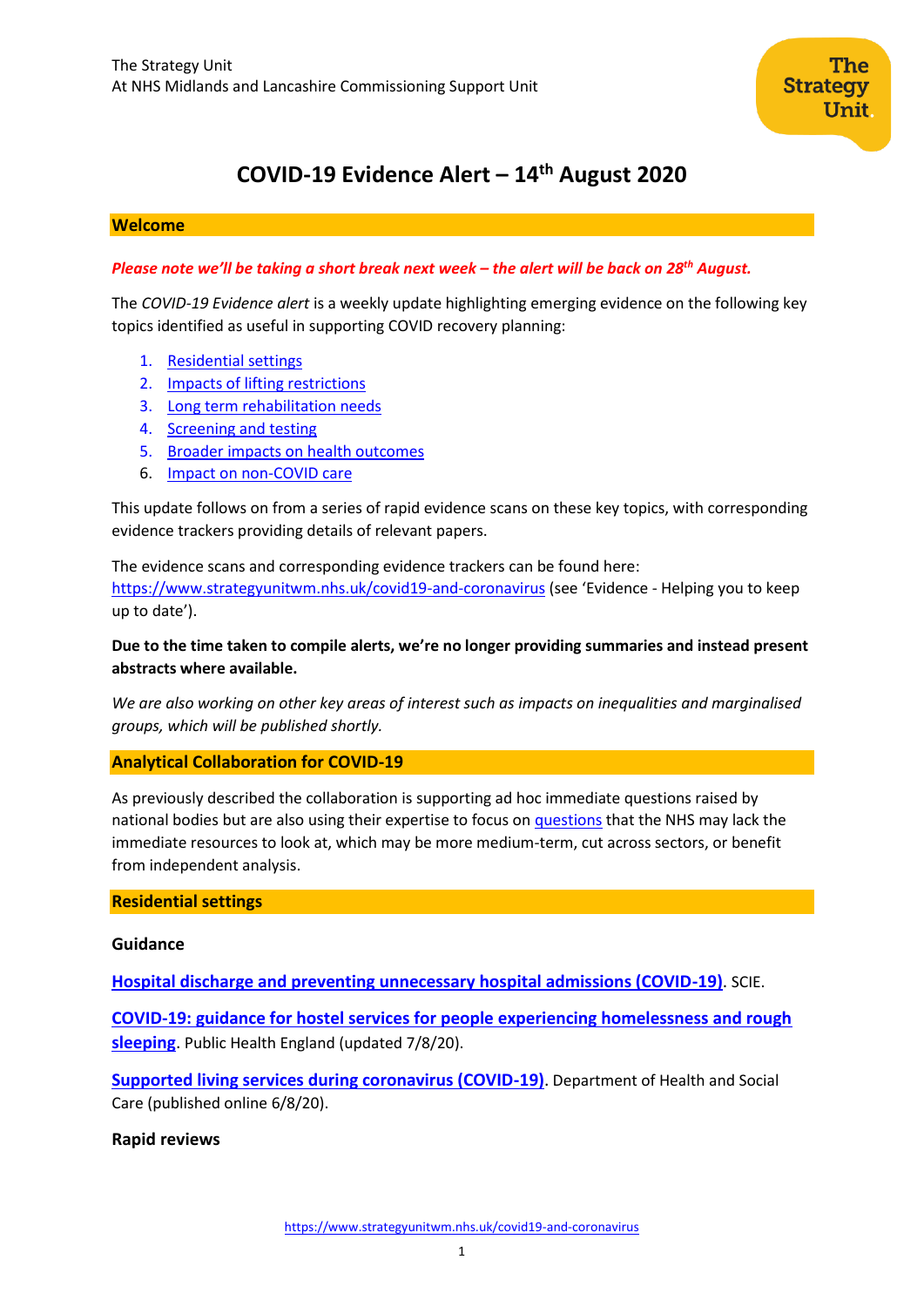## **COVID-19 in indoor environments — [Air and surface disinfection measures.](https://ncceh.ca/documents/guide/covid-19-indoor-environments-air-and-surface-disinfection-measures) National**

**Collaborating Centre for Environmental Health. (published online 29/7/20).** "The COVID-19 pandemic has led to the closure of workplaces, public facilities, retail and commercial spaces, entertainment venues, and other indoor spaces where groups of people congregate. As cities and provinces reopen, jurisdictions have adopted common measures to mitigate the risks of transmission of SARS-CoV-2, the virus responsible for COVID-19, in indoor environments. Beyond closure, a variety of control measures have been proposed as potential interventions in indoor environments, but their effectiveness against SARS-CoV-2 has not been widely studied. This document provides an overview of commonly used approaches to mitigate the transmission of SARS-CoV-2 indoors and presents three additional control measures based on disinfection ultraviolet germicidal irradiation (UVGI), electrostatic spraying of disinfectants and disinfectant fogging."

#### **Emerging evidence**

**Experiences of Home Health [Care Workers in New York City During the Coronavirus](https://jamanetwork.com/journals/jamainternalmedicine/fullarticle/2769096)  [Disease 2019 Pandemic. A Qualitative Analysis](https://jamanetwork.com/journals/jamainternalmedicine/fullarticle/2769096). Sterling MR et al., JAMA Internal Medicine. DOI:10.1001/jamainternmed.2020.3930**. "From March to April 2020, a qualitative study with 1-to-1 semistructured interviews of 33 home health care workers in New York City was conducted in partnership with the 1199SEIU Home Care Industry Education Fund, a benefit fund of the 1199 Service Employees International Union United Healthcare Workers East, the largest health care union in the US. Purposeful sampling was used to identify and recruit home health care workers. In total, 33 home health care workers employed by 24 unique home care agencies across the 5 boroughs of New York City participated. Participants had a mean (SD) age of 47.6 (14.0) years, 32 (97%) were women, 21 (64%) were Black participants, and 6 (18%) were Hispanic participants. Five major themes emerged: home health care workers (1) were on the front lines of the COVID-19 pandemic but felt invisible; (2) reported a heightened risk for virus transmission; (3) received varying amounts of information, supplies, and training from their home care agencies; (4) relied on nonagency alternatives for support, including information and supplies; and (5) were forced to make difficult trade-offs in their work and personal lives. In this qualitative analysis, home health care workers reported providing frontline essential care, often at personal risk, during the COVID-19 pandemic. They experienced challenges that exacerbated the inequities they face as a marginalized workforce. Interventions and policies to better support these frontline health care professionals are urgently needed."

**[Sheltering in place and social distancing when the services provided are housing and social](https://www.sciencedirect.com/science/article/pii/S0740547220303500?v=s5)  [support: The COVID-19 health crisis and recovery housing](https://www.sciencedirect.com/science/article/pii/S0740547220303500?v=s5). Mericle AA et al., Journal of Substance Abuse Treatment. DOI: 10.1016/j.jsat.2020.108094**. "Recovery housing is a vital service for individuals with substance use disorders who need both recovery support and safe housing. Recovery housing is a residential service, and it relies heavily on social support provided by peers both within the residence and in outside mutual help groups. As such, efforts to keep residents safe from SARS CoV-2, the virus that causes the illness COVID-19, pose a number of challenges to social distancing. Further, residents are some of the more vulnerable individuals in recovery. They are more likely to have co-occurring health conditions that place them at risk for COVID-19, and they often have risk factors such as employment in low-wage jobs that increase their potential for negative economic impacts of the pandemic. Since most recovery housing operates outside formal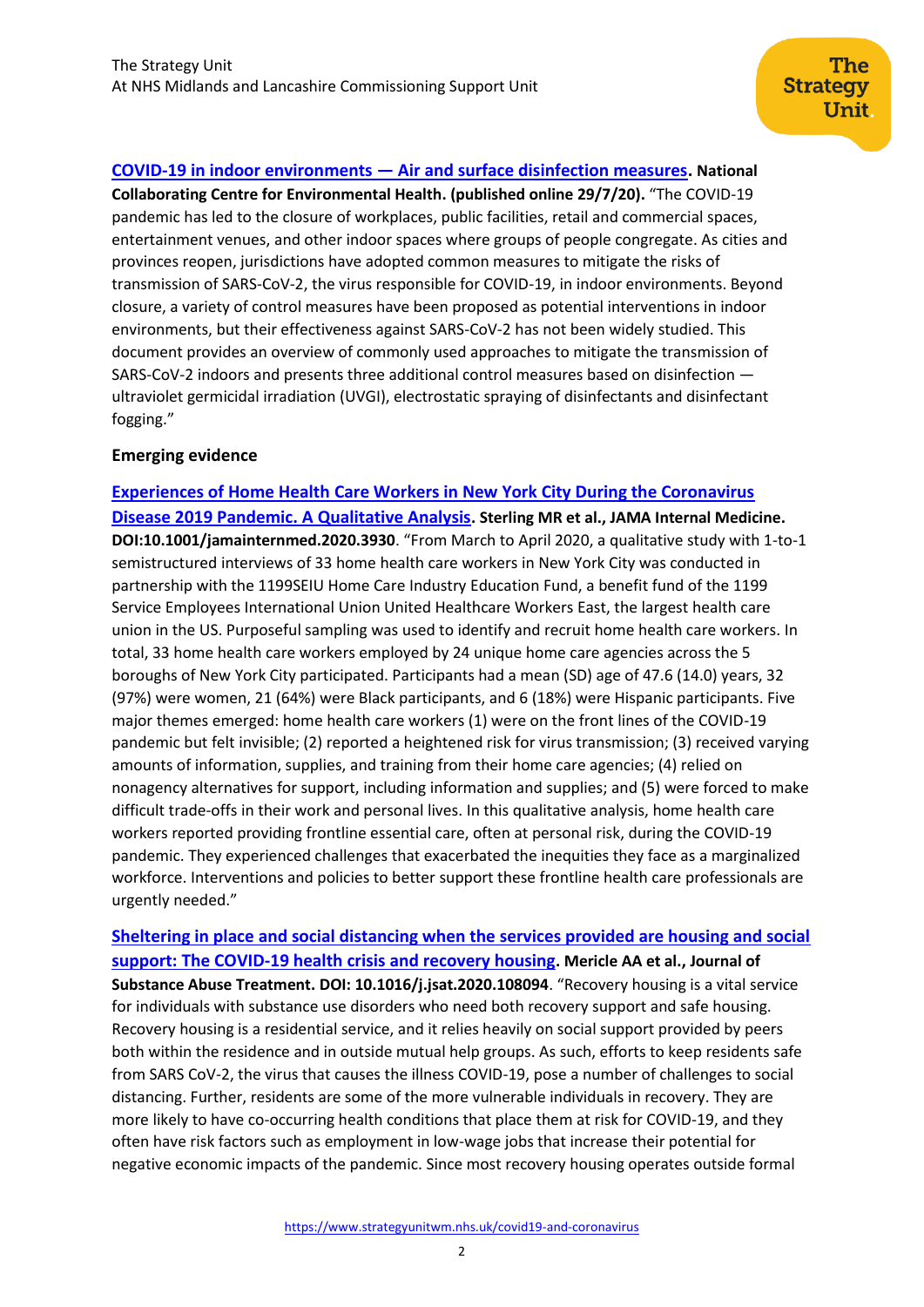

substance use treatment, residents who pay out-of-pocket for services largely support these residences. Comprehensive support for those using, as well as those providing and ensuring the quality of recovery housing, is needed to ensure the viability of recovery housing."

#### **Commentaries**

**[The devastating impact of covid-19 on social care in England.](https://blogs.bmj.com/bmj/2020/08/12/the-devastating-impact-of-covid-19-on-social-care-in-england/)** Deeny S & Dunn P, BMJ Blogs. (published online 12/8/20).

#### **Useful resources**

**[Care homes and supported living: Learning and sharing following the COVID-19 lockdown](https://www.scie.org.uk/care-providers/coronavirus-covid-19/care-homes/supported-living)**. SCIE. (published online 11/8/20).

#### <span id="page-2-0"></span>**Impacts of lifting restrictions**

#### **Guidance**

**[COVID-19 contain framework: a guide for local decision-makers](https://www.gov.uk/government/publications/containing-and-managing-local-coronavirus-covid-19-outbreaks/covid-19-contain-framework-a-guide-for-local-decision-makers)**. Department of Health and Social Care (published online 7/8/20).

**Containing and [managing local coronavirus \(COVID-19\) outbreaks](https://www.gov.uk/government/publications/containing-and-managing-local-coronavirus-covid-19-outbreaks/covid-19-contain-framework-a-guide-for-local-decision-makers)**. Department of Health and Social Care. (updated 7/8/20).

#### **Rapid reviews**

**[Increasing handwashing in young children: A brief review.](https://onlinelibrary.wiley.com/doi/full/10.1002/jaba.732) Jess RL & Dozier CL. Journal of Applied Behavior Analysis, 53 (3), 1219-24.** "Personal hygiene is critical for preventing the spread of infection. One important component of personal hygiene is handwashing. This review summarizes research on behavioral strategies to address handwashing in children, offers areas for additional research, and suggests a treatment package to teach handwashing to young children."

## **[Cluster infections play important roles in the rapid evolution of COVID-19 transmission: a](https://www.ijidonline.com/article/S1201-9712(20)30619-6/fulltext)  [systematic review](https://www.ijidonline.com/article/S1201-9712(20)30619-6/fulltext). Liu T, International Journal of Infectious Diseases. DOI:**

**10.1016/j.ijid.2020.07.073**. "We searched all of the studies published between January 1, 2020 and June 15, 2020, on the cluster infections of COVID-19 in the English electronic databases including PubMed, Embase, Web of Knowledge, and Scopus. All included studies were independently screened and evaluated by two authors, and information of each study was extracted using a standard form. RESULTS: A total of 65 studies were included in this study which involved 108 cluster infections from 13 countries, areas or territories. Out of the cluster infections, 72(66.7%) were reported in China. The major types of cluster infections include family cluster, community transmission, nosocomial infection, transmission in gathering activities, on transportations, in shopping malls, on conference, among tourists, in religious organizations, among workers, in prisons, office, and in nursing home. CONCLUSIONS: The SARS-CoV-2 can be transmitted in various circumstances, and cluster infection plays important roles in the rapid evolution of COVID-19 transmission. Prevention and control measures such as social distance must be strictly implemented to contain the cluster infections."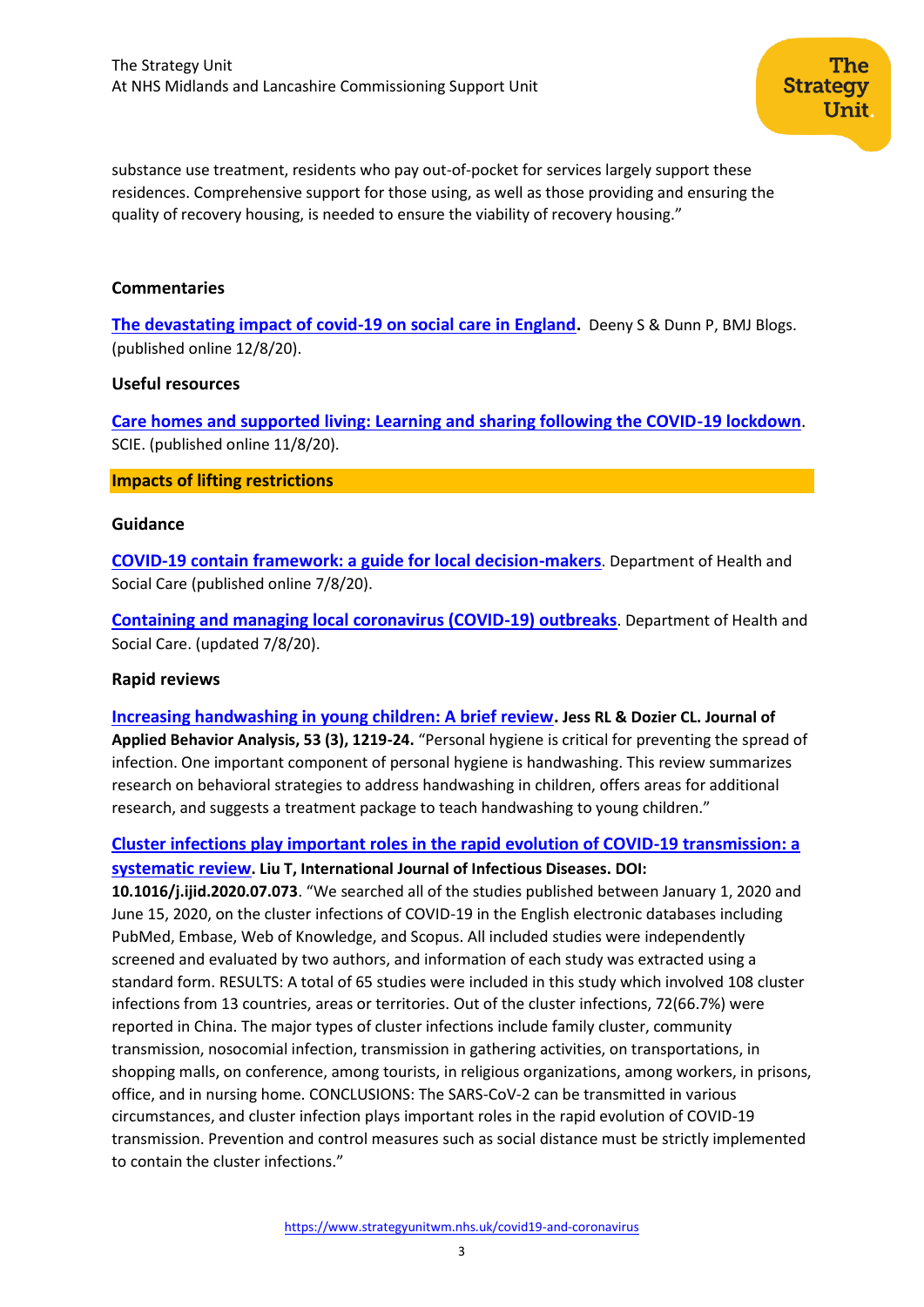### **[Economic Aspects of the COVID-19 Crisis in the UK.](https://rs-delve.github.io/reports/2020/08/14/economic-aspects-of-the-covid19-crisis-in-the-uk.html) DELVE Report No. 5. The DELVE**

**Initiative. (published online 14/8/20).** "To help policymakers tackle these challenges we have drawn on insights from recent economic work into the pandemic that transcends the crude 'health versus the economy' dichotomy that indiscriminate lockdown measures tend to invoke, and instead seeks to explore more targeted interventions that have the potential to alleviate the trade-off between lives and livelihoods, attaining more desirable outcomes in both dimensions. We suggest methodologies including how economic models can incorporate insights from epidemiology; we review evidence about pandemic economic impacts; we suggest tools and methods that will be useful in monitoring the economy as it attempts to recover; and we suggest data required for conducting economic analysis."

#### **Emerging evidence**

#### **[Rapid Risk Assessment: Coronavirus disease 2019 \(COVID-19\) in the EU/EEA and the UK](https://www.ecdc.europa.eu/en/publications-data/rapid-risk-assessment-coronavirus-disease-2019-covid-19-eueea-and-uk-eleventh) –**

**[eleventh update: resurgence of cases](https://www.ecdc.europa.eu/en/publications-data/rapid-risk-assessment-coronavirus-disease-2019-covid-19-eueea-and-uk-eleventh). European Centre for Disease Prevention and Control. (published online 10/8/20)**. "The COVID-19 pandemic continues to pose a major public health threat to EU/EEA countries and the UK and to countries worldwide. As cases increased, peaking in early April 2020 in the EU/EEA, many countries implemented a range of response measures which led to a reduction in incidence. As countries regained control of transmission and alleviated the burden on healthcare, many measures were relaxed or removed to allow for a more viable way of life with the virus in circulation. Subsequently, a recent increase in COVID-19 cases has been reported in many EU/EEA countries. While many countries are now testing mild and asymptomatic cases, which has resulted in increased case reports, there is a true resurgence in cases in several countries as a result of physical distancing measures being relaxed."

#### **[COVID-19 clusters and outbreaks in occupational settings in the EU/EEA and the UK](https://www.ecdc.europa.eu/en/publications-data/covid-19-clusters-and-outbreaks-occupational-settings-eueea-and-uk).**

**European Centre for Disease Prevention and Control. (published online 11/8/20).** "The aim of this document is to describe COVID-19 clusters and outbreaks in the EU/EEA and the UK linked to occupational settings, including healthcare and non-healthcare settings, and to identify possible factors contributing to transmission in these settings."

#### **[Back to School Study: Interim Report 1, 11 August 2020.](https://arc-w.nihr.ac.uk/research-and-implementation/covid-19-response/reports/views-of-young-people-their-parents-carers-and-teachers-about-re-opening-secondary-schools-the-back-to-school-study-interim-report-1/) Lorenc A et al., University of Bristol**.

"The Back to School study is a rapid qualitative study examining how young people, parents, carers and school staff in Bristol feel about returning to secondary school in September, including their views on measures to reduce the risk of COVID-19 infections. This first interim report presents preliminary findings from interviews held with five school staff from three schools and eight families from five schools between 15 July and 7 August 2020."

#### **[Feasibility study of mitigation and suppression strategies for controlling COVID-19](https://journals.plos.org/plosone/article?id=10.1371/journal.pone.0236857)**

**[outbreaks in London and Wuhan](https://journals.plos.org/plosone/article?id=10.1371/journal.pone.0236857). Yang P et al., PLoS One. DOI: 10.1371/journal.pone.0236857.**

**"**Recent outbreaks of coronavirus disease 2019 (COVID-19) has led a global pandemic cross the world. Most countries took two main interventions: suppression like immediate lockdown cities at epicenter or mitigation that slows down but not stopping epidemic for reducing peak healthcare demand. Both strategies have their apparent merits and limitations; it becomes extremely hard to conduct one intervention as the most feasible way to all countries. Targeting at this problem, this paper conducted a feasibility study by defining a mathematical model named SEMCR, it extended traditional SEIR (Susceptible-Exposed-Infectious-Recovered) model by adding two key features: a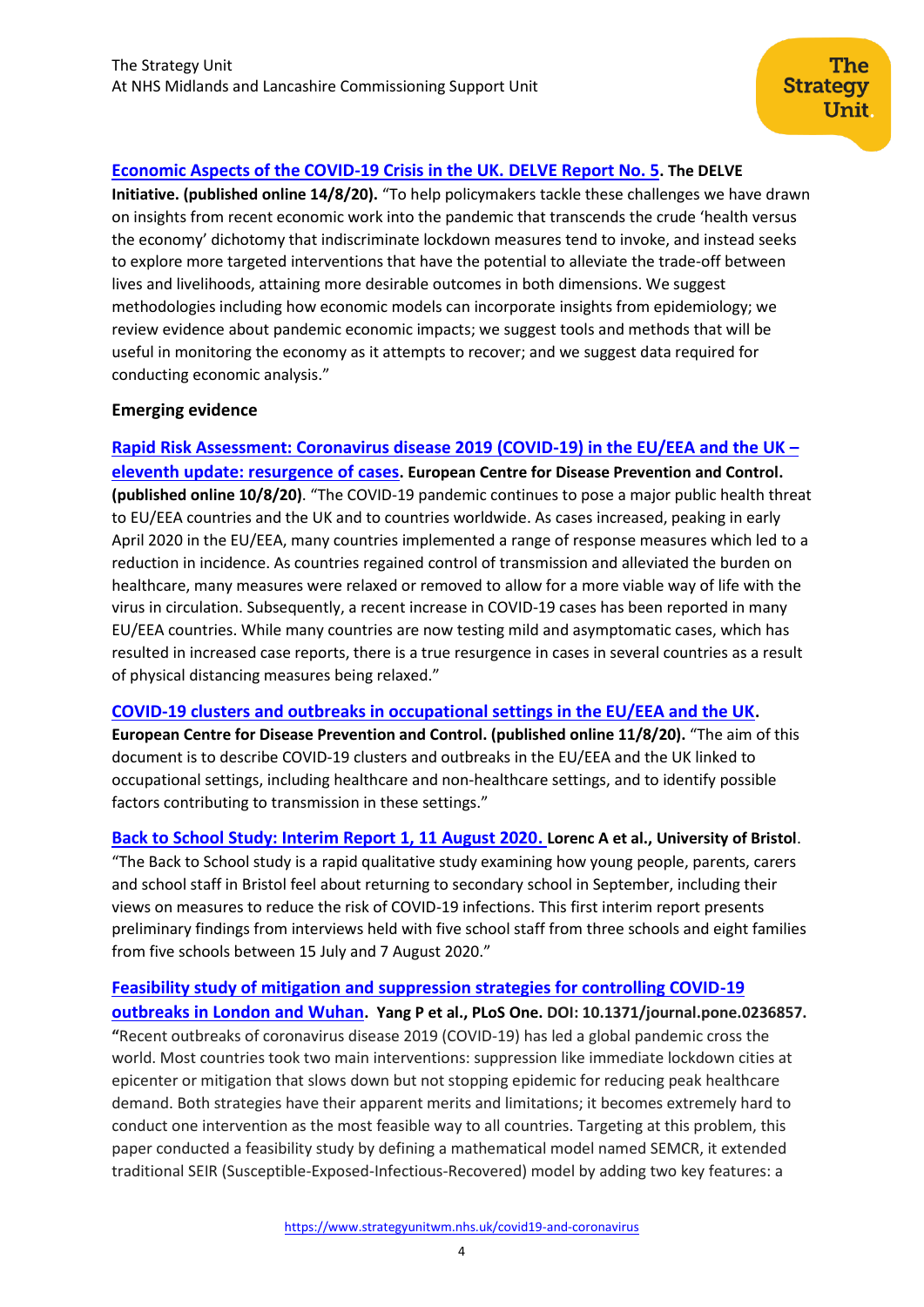direct connection between Exposed and Recovered populations, and separating infections into mild and critical cases. It defined parameters to classify two stages of COVID-19 control: active contain by isolation of cases and contacts, passive contain by suppression or mitigation. The model was fitted and evaluated with public dataset containing daily number of confirmed active cases including Wuhan and London during January 2020 and March 2020. The simulated results showed that 1) Immediate suppression taken in Wuhan significantly reduced the total exposed and infectious populations, but it has to be consistently maintained at least 90 days (by the middle of April 2020). Without taking this intervention, we predict the number of infections would have been 73 folders higher by the middle of April 2020. Its success requires efficient government initiatives and effective collaborative governance for mobilizing of corporate resources to provide essential goods. This mode may be not suitable to other countries without efficient collaborative governance and sufficient health resources. 2) In London, it is possible to take a hybrid intervention of suppression and mitigation for every 2 or 3 weeks over a longer period to balance the total infections and economic loss. While the total infectious populations in this scenario would be possibly 2 times than the one taking suppression, economic loss and recovery of London would be less affected. 3) Both in Wuhan and London cases, one important issue of fitting practical data was that there were a portion (probably 62.9% in Wuhan) of self-recovered populations that were asymptomatic or mild symptomatic. This finding has been recently confirmed by other studies that the seroprevalence in Wuhan varied between 3.2% and 3.8% in different sub-regions. It highlights that the epidemic is far from coming to an end by means of herd immunity. Early release of intervention intensity potentially increased a risk of the second outbreak."

## **[Perceived efficacy of COVID-19 restrictions, reactions and their impact on mental health](https://royalsocietypublishing.org/doi/10.1098/rsos.200644)  [during the early phase of the outbreak in six countries](https://royalsocietypublishing.org/doi/10.1098/rsos.200644). Jensen MM et al, R. Soc. open**

**sci.7200644**. The COVID-19 pandemic forced millions of people to drastically change their social life habits as governments employed harsh restrictions to reduce the spread of the virus. Although beneficial to physical health, the perception of physical distancing and related restrictions could impact mental health. In a pre-registered online survey, we assessed how effective a range of restrictions were perceived, how severely they affected daily life, general distress and paranoia during the early phase of the outbreak in Brazil, Colombia, Germany, Israel, Norway and USA. Most of our over 2000 respondents rated the restrictions as effective. School closings were perceived as having the strongest effect on daily life. Participants who believed their country reacted too mildly perceived the risk of contracting SARS-CoV-2 to be higher, were more worried and expressed reduced beliefs in the ability to control the outbreak. Relatedly, dissatisfaction with governmental reactions corresponded with increased distress levels. Together, we found that satisfaction with one's governmental reactions and fear appraisal play an important role in assessing the efficacy of restrictions during the pandemic and their related psychological outcomes. These findings inform policy-makers on the psychological factors that strengthen resilience and foster the well-being of citizens in times of global crisis.

## **[Impact of National Containment Measures on Decelerating the Increase in Daily New](https://www.ncbi.nlm.nih.gov/pmc/articles/PMC7377680/)  [Cases of COVID-19 in 54 Countries and 4 Epicenters of the Pandemic: Comparative](https://www.ncbi.nlm.nih.gov/pmc/articles/PMC7377680/)**

**[Observational Study](https://www.ncbi.nlm.nih.gov/pmc/articles/PMC7377680/). Wong CKH et al., J Med Internet Res, 22(7):e19904. DOI: 10.2196/19904.** "The aim of this study was to describe and evaluate the impact of national containment measures and policies (stay-at-home orders, curfews, and lockdowns) on decelerating the increase in daily new cases of COVID-19 in 54 countries and 4 epicenters of the pandemic in different jurisdictions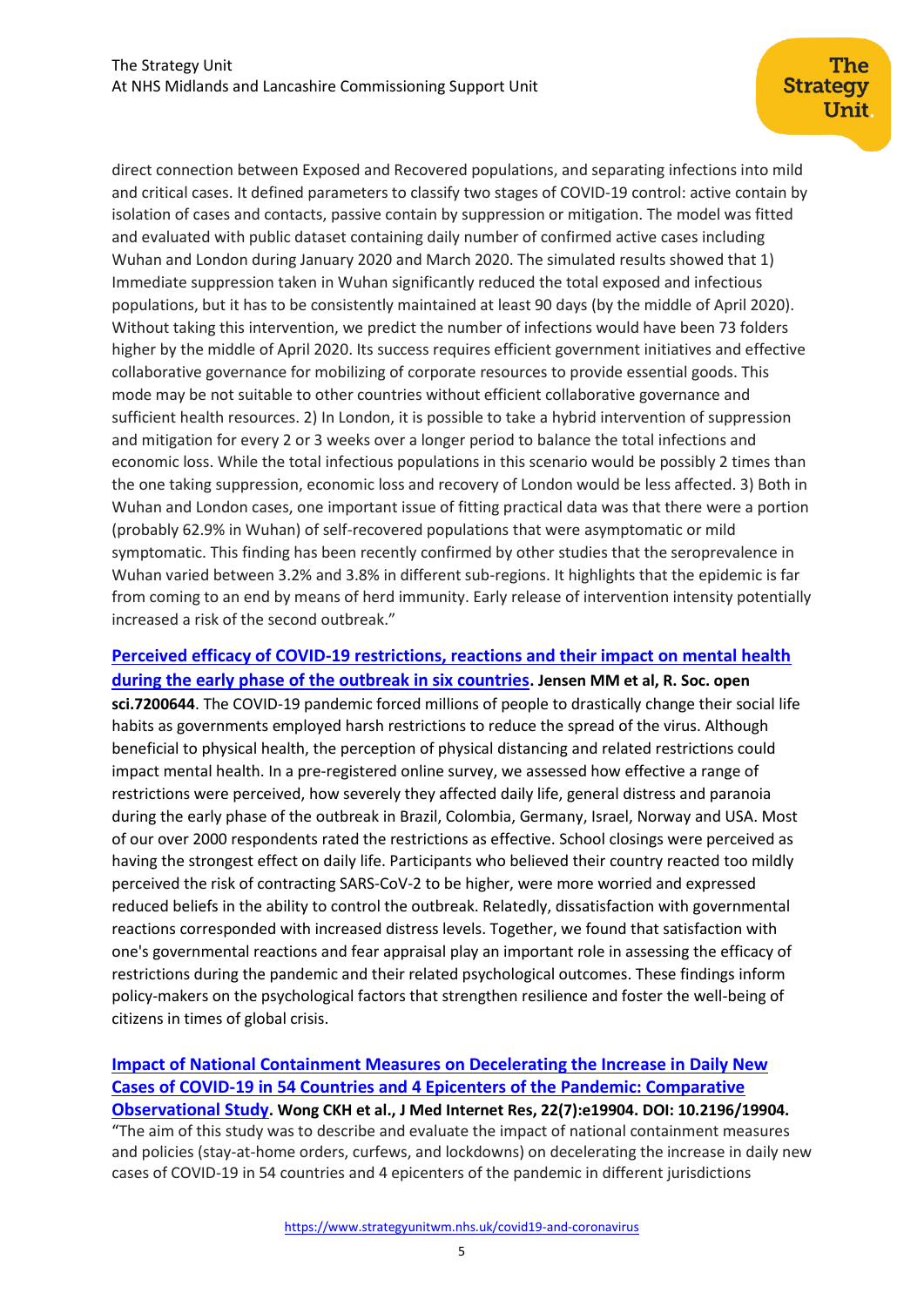worldwide. We reviewed the effective dates of the national containment measures (stay-at-home order, curfew, or lockdown) of 54 countries and 4 epicenters of the COVID-19 pandemic (Wuhan, New York State, Lombardy, and Madrid), and we searched cumulative numbers of confirmed COVID-19 cases and daily new cases provided by health authorities. Data were drawn from an open, crowdsourced, daily-updated COVID-19 data set provided by Our World in Data. We examined the trends in the percent increase in daily new cases from 7 days before to 30 days after the dates on which containment measures went into effect by continent, World Bank income classification, type of containment measures, effective date of containment measures, and number of confirmed cases on the effective date of the containment measures. We included 122,366 patients with confirmed COVID-19 infection from 54 countries and 24,071 patients from 4 epicenters on the effective dates on which stay-at-home orders, curfews, or lockdowns were implemented between January 23 and April 11, 2020. Stay-at-home, curfew, and lockdown measures commonly commenced in countries with approximately 30%, 20%, or 10% increases in daily new cases. All three measures were found to lower the percent increase in daily new cases to <5 within one month. Among the countries studied, 20% had an average percent increase in daily new cases of 30-49 over the seven days prior to the commencement of containment measures; the percent increase in daily new cases in these countries was curbed to 10 and 5 a maximum of 15 days and 23 days after the implementation of containment measures, respectively. Different national containment measures were associated with a decrease in daily new cases of confirmed COVID-19 infection. Stay-at-home orders, curfews, and lockdowns curbed the percent increase in daily new cases to <5 within a month. Resurgence in cases within one month was observed in some South American countries."

# **[Reactions to COVID-19: Differential Predictors of Distress, Avoidance, and Disregard for](https://www.sciencedirect.com/science/article/pii/S0165032720325908)  [Social Distancing](https://www.sciencedirect.com/science/article/pii/S0165032720325908). Taylor S. Journal of Affective Disorders. (pre-proof).**

**DOI:10.1016/j.jad.2020.08.002**. "A large community sample from the United States and Canada (N=6,854) completed measures of beliefs associated with over- and under-responses, along with measures of distress, excessive avoidance, and nonadherence to social distancing. Over-response beliefs were assessed by scales measuring beliefs about the dangerousness of COVID-19 (personal health and socio-economic threats) and COVID-19-related xenophobia (beliefs that foreigners are spreading the virus). Under-response beliefs were assessed by scales measuring beliefs that the threat of COVID-19 has been exaggerated, and beliefs that one is sufficiently healthy to be robust against the effects of COVID-19. In regression analyses, medium or large effects were obtained whereby over-response beliefs predicted distress (including distress associated with self-isolation) and excessive avoidance during the pandemic, whereas under-response beliefs predicted the disregard for social distancing. It is important to understand under-responses to COVID-19 and how these relate to distress, excessive avoidance, and nonadherence to social distancing. Implications for addressing the problems of over- and under-response are discussed."

**[Is risk compensation threatening public health in the covid-19 pandemic?](https://www.bmj.com/content/370/bmj.m2913.long) Mantzari E et al., BMJ, 370. DOI:10.1136/bmj.m2913**. "Unfounded concerns about risk compensation threaten public health when they delay the introduction of protective measures such as wearing of face coverings, argue Theresa Marteau and colleagues."

## **[Public perspectives on protective measures during the COVID-19 pandemic in the](https://journals.plos.org/plosone/article?id=10.1371/journal.pone.0236917#sec017)  [Netherlands, Germany and Italy: A survey study](https://journals.plos.org/plosone/article?id=10.1371/journal.pone.0236917#sec017). Meier K, PLoS One. DOI:**

**10.1371/journal.pone.0236917**. "An online survey available in multiple languages was disseminated starting on March 19th, 2020. After five days, we computed descriptive statistics for countries with more than 500 respondents. Each day, we assessed enacted community containment measures by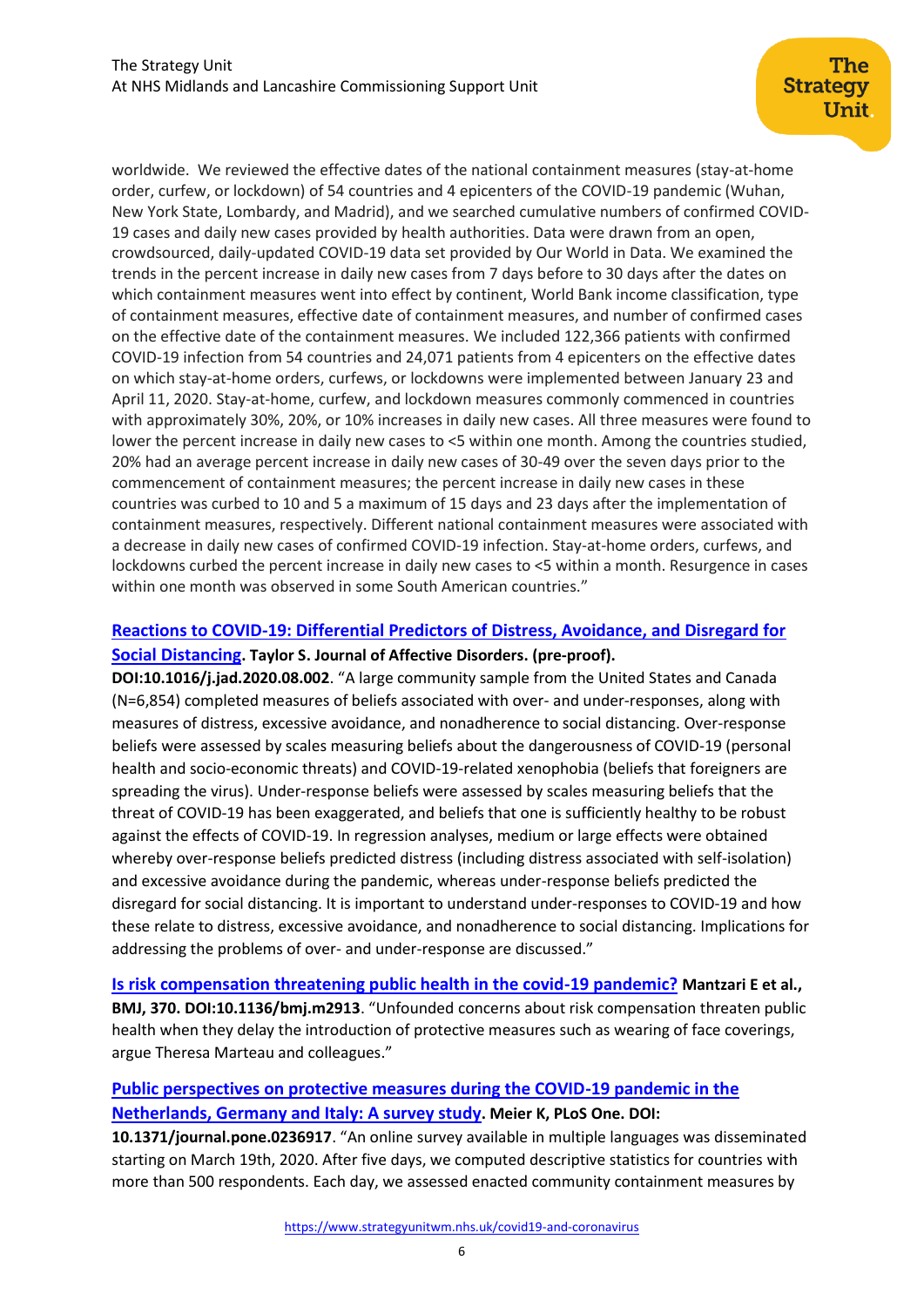stage of stringency (I-IV). In total, 9,796 adults responded, of whom 8,611 resided in the Netherlands (stage III), 604 in Germany (stage III), and 581 in Italy (stage IV). To explore possible dynamics as containment strategies intensified, we also included 1,365 responses submitted during the following week. Participants indicated support for governmental measures related to avoiding social gatherings, selective closure of public places, and hand hygiene and respiratory measures (range for all measures: 95.0%-99.7%). Respondents from the Netherlands less frequently considered a complete social lockdown effective (59.2%), compared to respondents in Germany (76.6%) or Italy (87.2%). Italian residents applied enforced social distancing measures more frequently (range: 90.2%-99.3%, German and Dutch residents: 67.5%-97.0%) and self-initiated hygienic and social distancing behaviors (range: 36.3%-96.6%, German and Dutch residents: 28.3%-95.7%). Respondents reported being sufficiently informed about the outbreak and behaviors to avoid infection (range: 90.2%-91.1%). Information channels most commonly reported included television newspapers, official health websites, and social media. One week later, we observed no major differences in submitted responses. During the early stage of the COVID-19 pandemic, belief in the effectiveness of protective measures among survey respondents from three European countries was high and participants reported feeling sufficiently informed. In March 2020, implementation of measures differed between countries and were highest among respondents from Italy, who were subjected to the most stringent lockdown measures and greatest COVID-19 burden in Europe during this period."

# **[Estimates of the ongoing need for social distancing and control measures post-"lockdown"](https://pubmed.ncbi.nlm.nih.gov/32482785/)  [from trajectories of COVID-19 cases and mortality](https://pubmed.ncbi.nlm.nih.gov/32482785/). Lonergan M & Chalmers JD, Eur Respir J,**

**56(1):2001483. DOI: 10.1183/13993003.01483-2020.** "By 21 May 2020, severe acute respiratory syndrome-coronavirus-2 (SARS-CoV-2) had caused more than 5 million cases of coronavirus 2019 (COVID-19) across more than 200 countries. Most countries with significant outbreaks have introduced social distancing or "lockdown" measures to reduce viral transmission. So the key question now is when, how and to what extent these measures can be lifted. Publicly available data on daily numbers of newly confirmed cases and mortality were used to fit regression models estimating trajectories, doubling times and the reproduction number (R0) of the disease, before and under the control measures. These data ran up to 21 May 2020, and were sufficient for analysis in 89 countries. The estimates of R0 before lockdown based on these data were broadly consistent with those previously published: between 2.0 and 3.7 in the countries with the largest number of cases available for analysis (USA, Italy, Spain, France and UK). There was little evidence to suggest that the restrictions had reduced R far below 1 in many places, with France having the most rapid reductions: R0 0.76 (95% CI 0.72-0.82) based on cases, and 0.77 (95% CI 0.73-0.80) based on mortality. Intermittent lockdown has been proposed as a means of controlling the outbreak while allowing periods of increased freedom and economic activity. These data suggest that few countries could have even 1 week per month unrestricted without seeing resurgence of the epidemic. Similarly, restoring 20% of the activity that has been prevented by the lockdowns looks difficult to reconcile with preventing the resurgence of the disease in most countries."

## **[SARS-CoV-2 Transmission and Infection Among Attendees of an Overnight Camp](https://www.cdc.gov/mmwr/volumes/69/wr/mm6931e1.htm) —**

**[Georgia, June 2020](https://www.cdc.gov/mmwr/volumes/69/wr/mm6931e1.htm). Szablewski CM et al., MMWR. (published online 7/8/20).** "These findings demonstrate that SARS-CoV-2 spread efficiently in a youth-centric overnight setting, resulting in high attack rates among persons in all age groups, despite efforts by camp officials to implement most recommended strategies to prevent transmission. Asymptomatic infection was common and potentially contributed to undetected transmission, as has been previously reported (1–4). This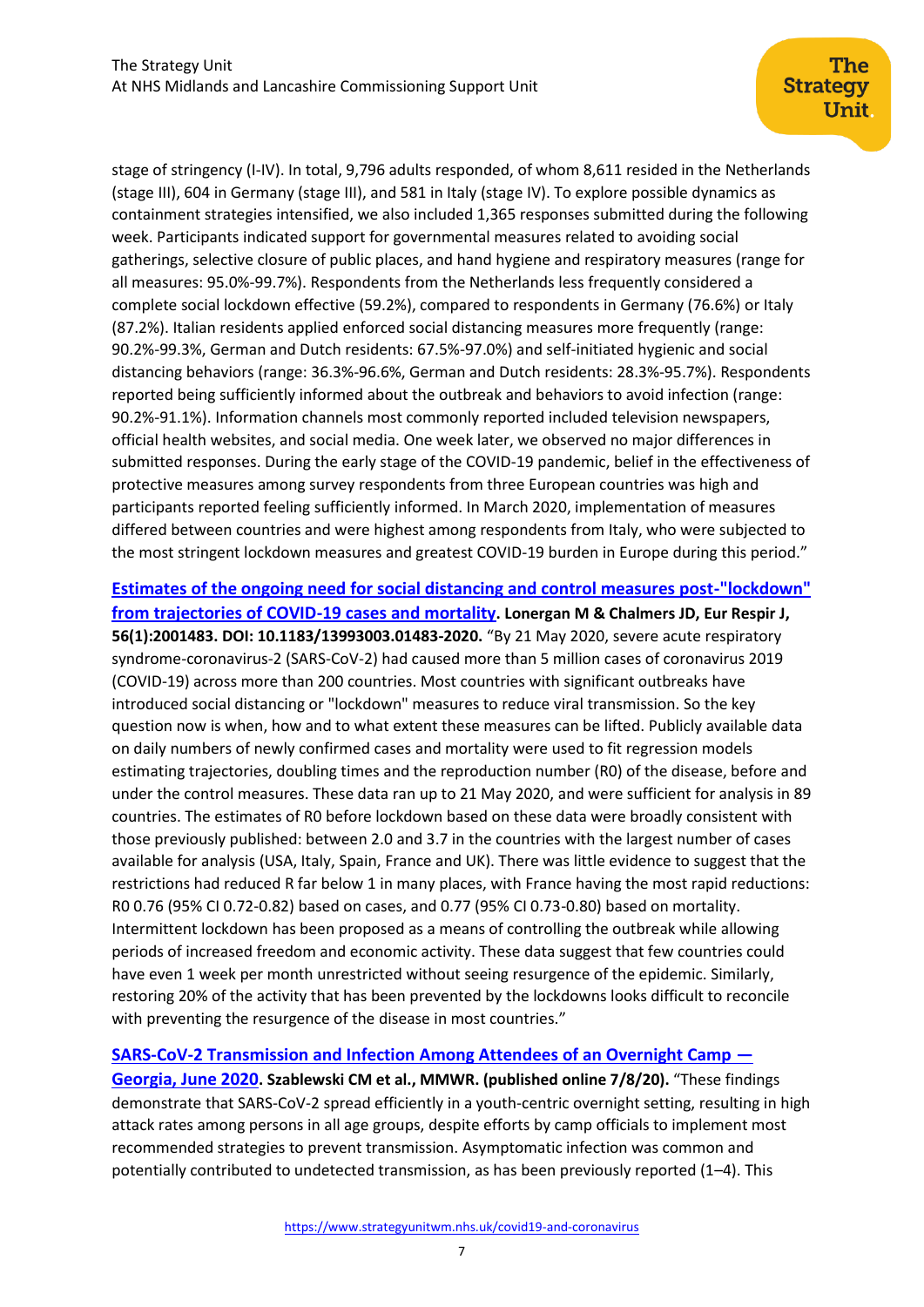investigation adds to the body of evidence demonstrating that children of all ages are susceptible to SARS-CoV-2 infection (1–3) and, contrary to early reports (5,6), might play an important role in transmission (7,8). The multiple measures adopted by the camp were not sufficient to prevent an outbreak in the context of substantial community transmission. Relatively large cohorts sleeping in the same cabin and engaging in regular singing and cheering likely contributed to transmission (9). Use of cloth masks, which has been shown to reduce the risk for infection (10), was not universal. An ongoing investigation will further characterize specific exposures associated with infection, illness course, and any secondary transmission to household members. Physical distancing and consistent and correct use of cloth masks should be emphasized as important strategies for mitigating transmission in congregate settings."

## **[Social distancing laws cause only small losses of economic activity during the COVID-19](https://www.pnas.org/content/early/2020/07/31/2010068117)  [pandemic in Scandinavia.](https://www.pnas.org/content/early/2020/07/31/2010068117) Sheridan A et al., PNAS. (published online 3/8/20).**

**DOI:10.1073/pnas.2010068117.** "This paper uses real-time transaction data from a large bank in Scandinavia to estimate the effect of social distancing laws on consumer spending in the coronavirus 2019 (COVID-19) pandemic. The analysis exploits a natural experiment to disentangle the effects of the virus and the laws aiming to contain it: Denmark and Sweden were similarly exposed to the pandemic but only Denmark imposed significant restrictions on social and economic activities. We estimate that aggregate spending dropped by around 25% (95% CI: 24 to 26%) in Sweden and, as a result of the shutdown, by 4 additional percentage points (95% CI: 3 to 5 percentage points [p.p.]) in Denmark. This suggests that most of the economic contraction is caused by the virus itself and occurs regardless of social distancing laws. The age gradient in the estimates suggests that social distancing reinforces the virus-induced drop in spending for low-health-risk individuals but attenuates it for high-risk individuals by lowering the overall prevalence of the virus in the society."

#### **COVID-[19 impact on city and region: what's next after lockdown?](https://www.tandfonline.com/doi/full/10.1080/12265934.2020.1803107) Kang M et al.,**

**International Journal of Urban Sciences. DOI:10.1080/12265934.2020.1803107**. "COVID-19 is unique in that it is spread through everyday contact with other people. Therefore, social protective measures, beyond medical protective measures, such as social distancing, lockdowns, border closures, and human tracing are initiated to control the spread of COVID-19. Such responses have produced secondary issues such as drastic changes in people's way of life and work, housing instability, economic shock, and privacy issues. This paper examines the four domains of urban and regional issues related to the secondary impact of COVID-19, including (1) social distancing, urban structure, community, and density; (2) housing affordability; (3) lockdowns, border closures, reshoring, and regional economic recovery; and (4) smart city technology, contact tracing, and privacy. The following six recommendations have been proposed. First, institutional and cultural factors are more important than urban features, such as population density. To handle infectious diseases such as COVID-19, it is important to build systems, technology, infrastructure, and urban structures that can strengthen resilience instead of implementing a directionless policy of dispersion. Second, it is necessary to improve accessibility to essential services at the community level, including medical facilities and food supply. Third, continuous effort should be made to boost housing affordability, as it is directly related to people's basic life. Fourth, measures are needed to protect those people who are socioeconomically disadvantaged. There is also the need to restore global trade and economic relations. Fifth, since data technology-based COVID-19 control raises the human tracing and privacy issue, we must ensure the principles of privacy management, such as transparency and voluntary consent, are being met. Finally, since COVID-19 is spread through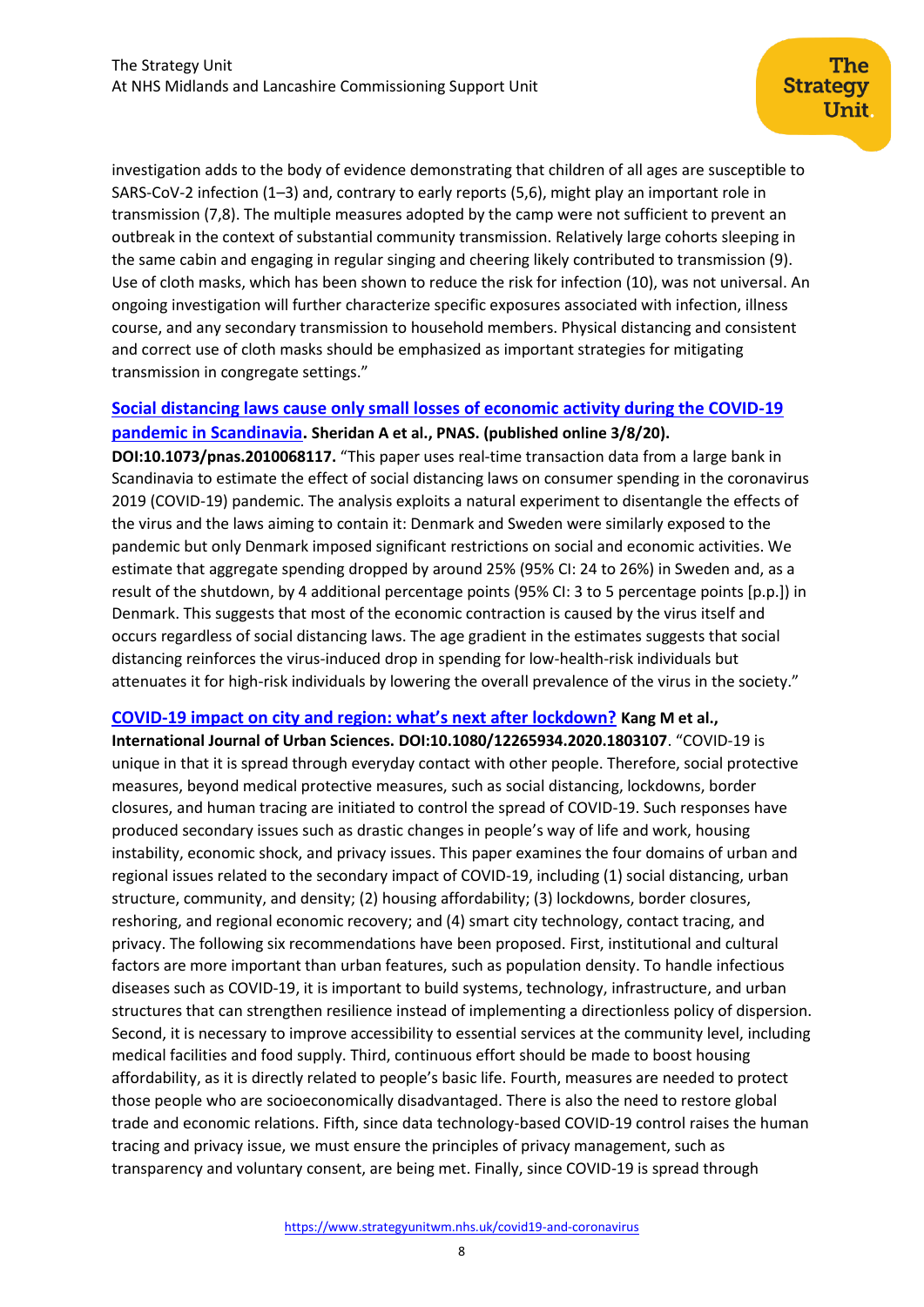people, individuals may become anxious and fearful of others without grounds; this may increase prejudice and hatred, including xenophobia. Significant social effort is needed to overcome such illdefined anxiety and fear and maintain a healthy civil society."

#### **[Towards mental health friendly cities during and after COVID-19](https://www.tandfonline.com/doi/full/10.1080/23748834.2020.1790251). Sinha M et al., Cities &**

**Health. DOI: 10.1080/23748834.2020.1790251**. "COVID-19 and the resultant stringent control measures have increased social isolation, loneliness, and domestic violence, and generated feelings of uncertainty, fear, anxiety, and hopelessness. Over the past two years, citiesRISE, a global platform that engages youth leadership in mental health system reform, has developed a holistic model for youth mental health and operationalized it through the Mental Health Friendly Cities (MHFC) framework. Using this framework, we surveyed youth from the five cities early in the COVID-19 pandemic, and identified critical needs, based on which we recommend research and programming priorities towards post-COVID-19 Mental Health Friendly Cities."

#### **[The environmental dangers of employing single-use face masks as part of a COVID-19 exit](https://ucl.scienceopen.com/hosted-document?doi=10.14324/111.444/000031.v1)**

**[strategy.](https://ucl.scienceopen.com/hosted-document?doi=10.14324/111.444/000031.v1) Allison AL et al., UCL Open: Environment. (Preprint).** "Most masks available for sale are made from layers of plastics and are designed to be single-use. If every person in the UK used one single-use mask each day for a year, that would create 66,000 tonnes of contaminated plastic waste and create ten times more climate change impact than using reusable masks. - In a hospital environment, single-use protective wear such as masks and gloves are contaminated items, and there are systems in place for their safe disposal, which involve segregation and incineration. - No such segregated system exists for the general public, and a policy that makes wearing face masks mandatory will result in thousands of tonnes of contaminated waste deposited in the street and in the household waste. - Evidence suggests that reusable masks perform most of the tasks of singleuse masks without the associated waste stream. - An extensive public health campaign with clear instructions about how to wear, remove, and wash reusable masks will be needed if this is to become part of the UK government's exit strategy."

**[Functional and Dysfunctional Fear of COVID-19: A Classification Scheme.](http://scholar.google.co.uk/scholar_url?url=https://osf.io/2kfs6/download&hl=en&sa=X&d=84450780702414221&scisig=AAGBfm2IZ3lNNNBLRUDw8rhb1tbbngUxnQ&nossl=1&oi=scholaralrt&html=) Solymosi R et al., SocArXiv. (Preprint).** "Worry about COVID-19 is a central topic of research into the social and economic consequences of the COVID-19 pandemic. Worry can be a negative and debilitating experience that damages mental health and discourages healthy re-engagement with the world, but it can also be a problem solving activity, directing people's attention to problems, and encouraging them to act accordingly. We present in this paper a way of measuring worry about catching COVID-19 that distinguishes between "functional fear" and "dysfunctional fear". Drawing on work into fear of crime, our classification divides people into three groups: (1) the unworried, (2) the functionally worried (adaptive emotions encourage proactive behaviours to reduce the chance of infection) and (3) the dysfunctionally worried (quality of life is damaged by the emotional experience or taking ineffective or damaging precautions). Analysing data from two waves of a longitudinal panel study of over 1,000 individuals living in ten cities in England, Scotland and Wales, we find differing levels of negative anxiety, anger, loneliness, unhappiness and life satisfaction for each of the three groups, with dysfunctionally worried experiencing the most negative outcomes and functionally worried experiencing less negative outcomes than unworried. We find no difference between groups in compliance and willingness to re-engage in social life. Finally, we compare perceptions of risk (differentiating between likelihood, control and consequence) for each group, and find a difference between the dysfunctionally worried compared with functional and unworried groups. Our findings inform what sort of content-targeted messaging aimed at reducing dysfunctional worry might wish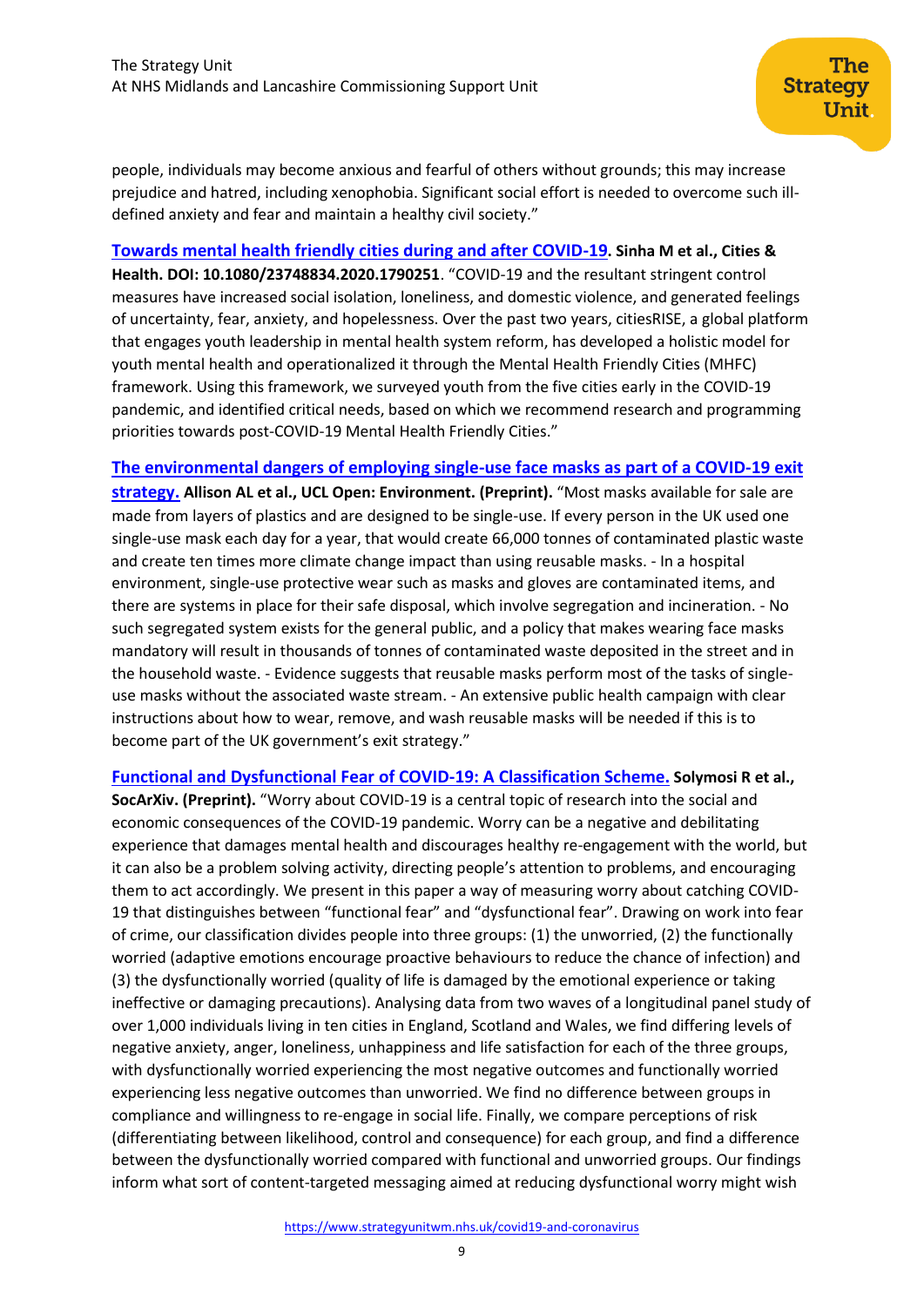to promote. We conclude with some thoughts on the applicability of our measurement scheme for future research."

#### **Commentaries**

**[Leicester lockdown: could better data have prevented it?](https://www.bmj.com/content/370/bmj.m3028)** Wise J. BMJ, 370. DOI: 10.1136/bmj.m3028

**European Case-[Fatality Rates beyond lockdown and the UK's outlier status](https://www.cebm.net/covid-19/european-case-fatality-rates-beyond-lockdown-and-the-uks-outlier-status/)**. Oke J & Heneghan C, Oxford CEBM, COVID-19 Evidence Service.

**Covid-[19: Was the decision to delay the UK's lockdown over fears of "behavioural fatigue"](https://www.bmj.com/content/370/bmj.m3166)  [based on evidence?](https://www.bmj.com/content/370/bmj.m3166)** Mahase E, BMJ, 370. DOI: 10.1136/bmj.m3166.

**[Critical Reflections on COVID-19 Communication Efforts Targeting Adolescents and Young](https://www.jahonline.org/article/S1054-139X(20)30232-9/pdf)  [Adults](https://www.jahonline.org/article/S1054-139X(20)30232-9/pdf)**. Abbott A et al., Journal of Adolescent Health 67, 159e160.

**COVID-19 policy measures—[Advocating for the inclusion of the social determinants of](https://onlinelibrary.wiley.com/doi/pdfdirect/10.1111/jep.13436)  [health in modelling and decision making](https://onlinelibrary.wiley.com/doi/pdfdirect/10.1111/jep.13436)**. Rangel JC et al., Journal of Evaluation in Clinical Practice. DOI: 10.1111/jep.13436.

**[The COVID-19 pandemic and the Swedish strategy: Epidemiology and postmodernism](https://www.sciencedirect.com/science/article/pii/S2352827320302809)** . Lindström M, SSM – Population Health. (In-press, pre-proof). DOI: 10.1016/j.ssmph.2020.100643.

#### <span id="page-9-0"></span>**Long term rehabilitation needs**

#### **Guidance**

**[Management of post-acute covid-19 in primary care](https://www.bmj.com/content/370/bmj.m3026). Greenhalgh T et al., BMJ, 370:m3026**. "Post-acute covid-19 ("long covid") seems to be a multisystem disease, sometimes occurring after a relatively mild acute illness[.1](https://www.bmj.com/content/370/bmj.m3026#ref-1) Clinical management requires a whole-patient perspective[.2](https://www.bmj.com/content/370/bmj.m3026#ref-2) This article, intended for primary care clinicians, relates to the patient who has a delayed recovery from an episode of covid-19 that was managed in the community or in a standard hospital ward. Broadly, such patients can be divided into those who may have serious sequelae (such as thromboembolic complications) and those with a non-specific clinical picture, often dominated by fatigue and breathlessness."

**[Why Rehabilitation must have priority during and after the COVID-19-pandemic: A](https://www.medicaljournals.se/jrm/content/abstract/10.2340/16501977-2713)  [position statement of the Global Rehabilitation Alliance](https://www.medicaljournals.se/jrm/content/abstract/10.2340/16501977-2713)**. **Gutenbrunner C et al., Journal of Rehabilitation Medicine. DOI: 10.2340/16501977-2713. "**COVID-19 has become a pandemic with strong influence on health systems. In many cases it leads to a disruption of rehabilitation service provision. On the other hand, rehabilitation must be an integral part of COVID-19 management. Rehabilitation for COVID-19 should start from acute and early post-acute care and needs to be continued in the post-acute and long-term rehabilitation phase. Of course, it should follow specific safety protocol. Additionally, rehabilitation must be kept available for all other people who are in need. From the perspective of health system, the Global Rehabilitation Alliance urges decision makers to ensure that rehabilitation services will be available for all patients with COVID-19 in the acute, post-acute and long-term phase. Additionally, it must be ensured that all other persons with rehabilitation need have access to rehabilitation services. Rehabilitation services must be equipped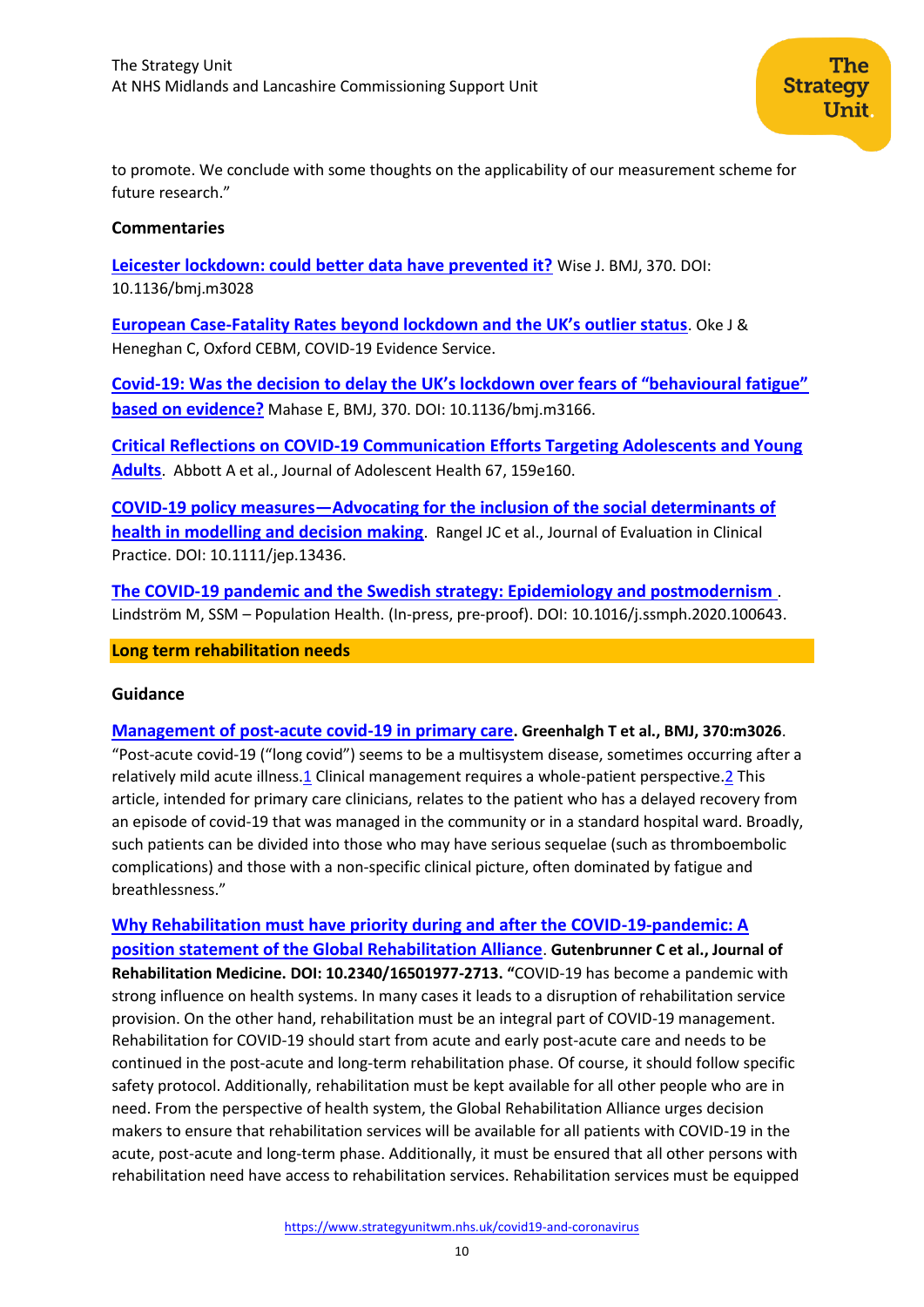with personal protection equipment and follow strict hygiene measures. In particular, rehabilitation must be accessible for vulnerable populations. For that reason, rehabilitation must be kept a health priority during the COVID-19 pandemic and given adequate financial resources. Last but not least, scientific studies should be performed to clarify the impact of the pandemic on rehabilitation services as well as on the needs for rehabilitation of COVID-19 patients."

#### **Emerging evidence**

**[Low physical functioning and impaired performance of activities of daily life in COVID-19](https://erj.ersjournals.com/content/early/2020/07/23/13993003.02096-2020.long)  [patients who survived the hospitalisation](https://erj.ersjournals.com/content/early/2020/07/23/13993003.02096-2020.long). Belli S et al., European Respiratory Journal. DOI: 10.1183/13993003.02096-2020**. "Thousands of Italians with COVID-19 were admitted to the hospital. In the Piedmont Region 12 272 patients as of May 12 2020 survived the hospital admission, and most of them were discharged home. As the influx of COVID-19 patients is exceeding the hospital bed-capacity in Northern Italy, patients are discharged home after two negative reverse transcription polymerase chain reaction (RT-PCR) tests for the acute respiratory syndrome (SARS)- CoV-2, notwithstanding their physical status. Nevertheless, lower-limb muscle deconditioning and an impaired performance of activities of daily living (ADLs) are likely to occur. Indeed, COVID-19 patients suffer from multiple symptoms during hospitalisation, and the acute care takes place in strict isolation, which will reduce patient's mobility to zero. To date, no data exist on the physical functioning and performance of ADLs at discharge from the hospital. Nevertheless, it seems reasonable to hypothesise that patients with COVID-19 are in need of rehabilitative interventions directly following hospital admission. This retrospective study assessed the proportion of patients with a low physical functioning and/or impaired performance of ADLs at time they were discharged home."

## **[Multimodality cardiac evaluation in children and young adults with multisystem](https://academic.oup.com/ehjcimaging/advance-article/doi/10.1093/ehjci/jeaa212/5882094#206206756)  [inflammation associated with COVID-19](https://academic.oup.com/ehjcimaging/advance-article/doi/10.1093/ehjci/jeaa212/5882094#206206756). Theocharis P et al., European Heart Journal:**

**Cardiovascular Imaging, jeaa212. DOI: 10.1093/ehjci/jeaa212**. "Twenty consecutive patients (mean age  $10.6 \pm 3.8$  years) presenting to our institution underwent serial echocardiographic evaluation on admission (median day 5 of illness), the day coinciding with worst cardiac function (median day 7), and the day of discharge (median day 15). We performed cardiac computed tomography (CT) to assess coronary anatomy (median day 15) and cardiac magnetic resonance imaging (CMR) to assess dysfunction (median day 20). On admission, almost all patients displayed abnormal strain and tissue Doppler indices. Three-dimensional (3D) echocardiographic ejection fraction (EF) was <55% in half of the patients. Valvular regurgitation (75%) and small pericardial effusions (10%) were detected. Serial echocardiography demonstrated that the mean 3D EF deteriorated (54.7  $\pm$  8.3% vs. 46.4  $\pm$  8.6%, P = 0.017) before improving at discharge (P = 0.008). Left main coronary artery (LMCA) dimensions were significantly larger at discharge than at admission (Z score  $-0.11 \pm 0.87$  vs. 0.78  $\pm$  1.23, P = 0.007). CT showed uniform coronary artery dilatation commonly affecting the LMCA (9/12). CMR detected abnormal strain in all patients with global dysfunction (EF <55%) in 35%, myocardial oedema in 50%, and subendocardial infarct in 5% (1/20) patients. Pancarditis with cardiac dysfunction is common and associated with myocardial oedema. Patients require close monitoring due to coronary artery dilatation and the risk of thrombotic myocardial infarction."

**[Lung Ultrasound in COVID ‐19 A Role Beyond the Acute Phase?](https://onlinelibrary.wiley.com/doi/full/10.1002/jum.15425) Gaspardone C et al., Journal of Ultrasound in Medicine. DOI: 10.1002/jum.15425**. "We prospectively enrolled 70 consecutive patients with COVID‐19 who had a prolonged hospitalization with inpatient rehabilitation between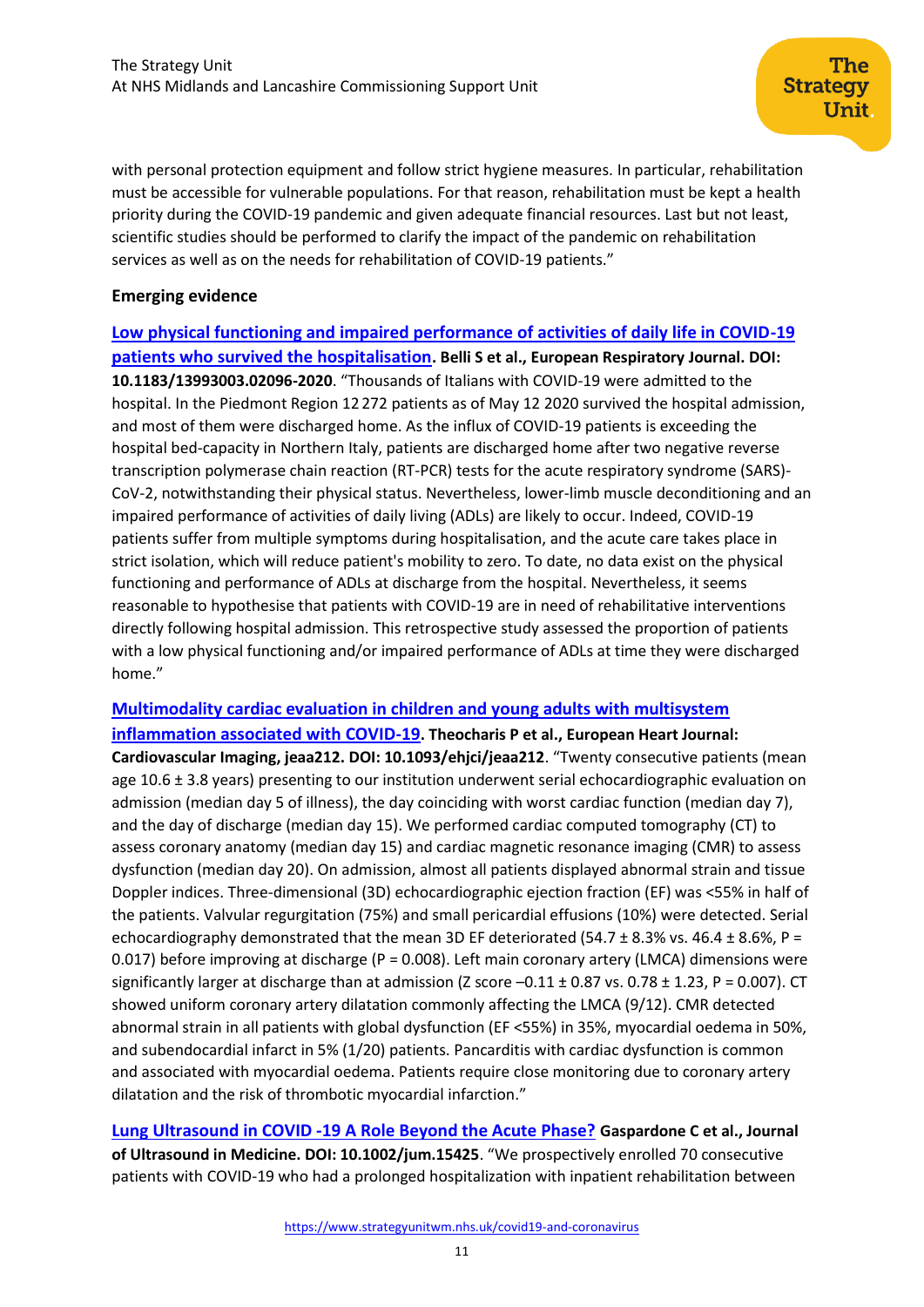April 6 and May 22, 2020. All of the patients underwent an LUS evaluation at discharge. Data of patients with more severe disease during the acute phase (ie, required ventilatory support) were compared to those of patients with milder disease. Among the 70 patients with COVID‐19 (22 women and 48 men; mean age  $\pm$  SD, 68  $\pm$  13 years), the LUS score before discharge was still frankly pathologic and higher in patients who had more severe disease during the acute phase compared to patients with milder disease (median [interquartile range], 8.0 [5.5–13.5] versus 2.0 [1.0– 7.0]; P  < .001), even when both categories met internationally defined discharge criteria. Lung ultrasound can identify the persistence of subclinical residual lung damage in patients with severe COVID‐19 even if they meet discharge criteria. Considering the low cost, easy application, and lack of radiation exposure, LUS seems the ideal tool to be adopted in outpatient and primary care settings for the follow‐up of patients with COVID‐19."

## **[COVID-19 and functional disability: current insights and rehabilitation strategies \(research](https://pmj.bmj.com/content/postgradmedj/early/2020/08/03/postgradmedj-2020-138227.full.pdf)  [letter\).](https://pmj.bmj.com/content/postgradmedj/early/2020/08/03/postgradmedj-2020-138227.full.pdf) Ambrosino P et al., Postgrad Med J. (First published as 10.1136/postgradmedj-2020- 138227 on 4/8/20).**

#### **Commentaries**

**[Long term respiratory complications of covid-19](https://www.bmj.com/content/370/bmj.m3001).** Fraser E, BMJ, 370. DOI: 10.1136/bmj.m3001.

#### <span id="page-11-0"></span>**Screening and testing**

#### **Commentary from the collaboration**

**[New contact tracing app welcome but government must ensure app works for the hardest](https://www.health.org.uk/news-and-comment/news/new-contact-tracing-app-welcome-but-government-must-ensure-a)  [hit groups.](https://www.health.org.uk/news-and-comment/news/new-contact-tracing-app-welcome-but-government-must-ensure-a)** Health Foundation. (published online 13/8/20).

#### **Guidance**

**[Objectives for COVID-19 testing in school settings](https://www.ecdc.europa.eu/en/publications-data/objectives-covid-19-testing-school-settings)**. European Centre for Disease Prevention and Control. (published online 10/8/20).

**[COVID-19 in children and the role of school settings in COVID-19 transmission](https://www.ecdc.europa.eu/en/publications-data/children-and-school-settings-covid-19-transmission)**. European Centre for Disease Prevention and Control. (published online 6/8/20).

#### **Rapid reviews**

## **[Rapid Review: What is known about using wastewater surveillance to monitor the COVID-](https://www.nccmt.ca/uploads/media/media/0001/02/44706b0d3da0a6286d0a06ecfdc8a822efbb9198.pdf)[19 pandemic in the community?](https://www.nccmt.ca/uploads/media/media/0001/02/44706b0d3da0a6286d0a06ecfdc8a822efbb9198.pdf) National Collaborating Centre for Methods and Tools (29/7/20).** "Water-based epidemiology is an evolving methodology that uses samples collected from municipal wastewater to monitor exposure patterns at the community level. This methodology has been used previously to identify the presence of the Aichi virus in the Netherlands before cases were reported; for polio surveillance; for antimicrobial resistance; and has been proposed as a potential cost-effective method to monitor COVID-19. As a number of jurisdictions around the world begin to lift restrictions put in place to flatten the curve of the pandemic, wastewater surveillance has been proposed as a method to monitor levels of the virus within the community in real time, possibly before individuals start to display symptoms. This rapid review was produced to support public health decision makers' response to the coronavirus disease 2019 (COVID-19) pandemic. This review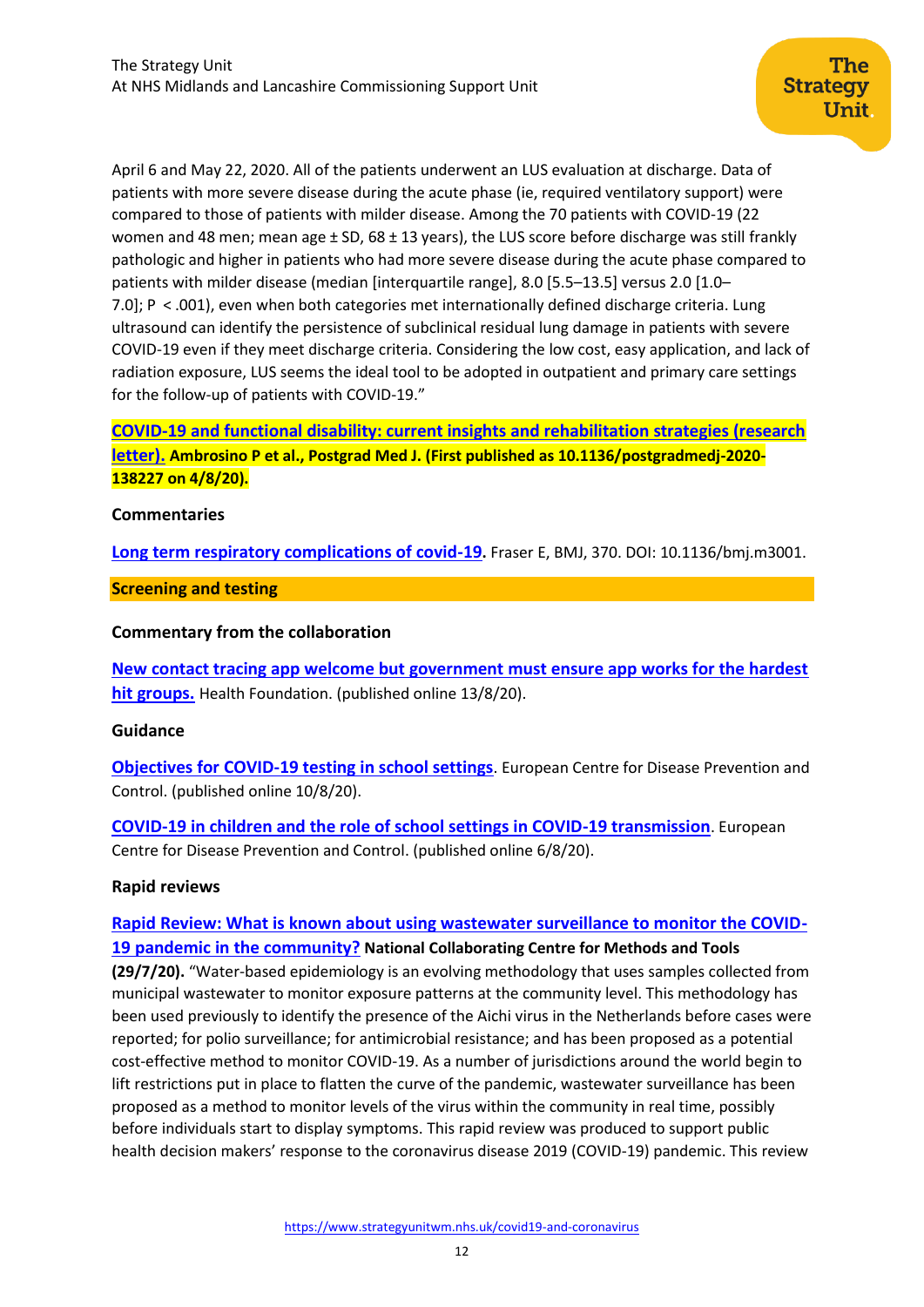seeks to identify, appraise, and summarize emerging research evidence to support evidenceinformed decision making."

#### **Emerging evidence**

**[Drive-Through COVID-19 Testing During the 2020 Pandemic: A Safe, Efficient, and Scalable](https://www.academicpedsjnl.net/article/S1876-2859(20)30205-9/fulltext)  [Model for Pediatric Patients and Health Care Workers](https://www.academicpedsjnl.net/article/S1876-2859(20)30205-9/fulltext). Flynn EF et al., Academic Pediatrics, 20(6), P753-755.** "High-volume testing is critical to COVID-19 containment. In this report, we share our team's development of a pediatric-focused drive-through COVID-19 testing center, and discuss how this process can inform future pediatric public health efforts."

#### **[Specific risk factors for SARS-CoV-2 transmission among health care workers in a](https://www.ajicjournal.org/article/S0196-6553(20)30765-3/fulltext)**

#### **[university hospital](https://www.ajicjournal.org/article/S0196-6553(20)30765-3/fulltext). Celebi G, Americal Journal of Infection Control, DOI:**

**10.1016/j.ajic.2020.07.039.** "Upper respiratory samples of HCWs were tested for SARS-CoV-2 by RT-PCR. A case-control study was conducted to explore the possible risk factors that lead to SARS-CoV-2 transmission to HCWs. Of 703 HCWs screened between March 20 and May 20, 2020, 50 (7.1%) were found to be positive for SARS-CoV-2. The positivity rates for SARS-CoV-2 among physicians, nurses, cleaning personnel, and the other occupations were 6.3%, 8.0%, 9.1%, and 2.6%, respectively. The infection rate was 8.3% among HCWs who worked in COVID-19 units and 3.4% among those who did not work in COVID-19 units (RR = 2.449, CI = 1.062–5.649, p = .027). The presence of a SARS-CoV-2 positive person in the household ( $p = .016$ ), inappropriate use of personnel protective equipment (PPE) while caring for patients with COVID-19 infection (p = .003), staying in the same personnel break room as an HCW without a medical mask for more than 15 minutes (p = .000), consuming food within one meter of an HCW ( $p = .003$ ), and failure to keep a safe social distance from an HCW (p = .003) were statistically significant risk factors for infection. HCWs have a high risk for SARS-CoV-2 transmission while providing care to COVID-19 patients. Transmission may also occur in nonmedical areas of the hospital while speaking or eating. Periodic screening of HCWs for SARS-CoV-2 may enable early detection and isolation of infected HCWs."

## **[Acceptability of app-based contact tracing for COVID-19: Cross-country survey evidence](https://preprints.jmir.org/preprint/19857/accepted).**

**Altmann S et al., JMIR mHealth and uHealth, 24/07/2020:19857 (forthcoming/in press). DOI: 10.2196/19857.** "The objective of this study is to investigate user acceptability of a contacttracing app in five countries hit by the pandemic. We conducted a multi-country, large-scale (N = 5995) study to measure public support for digital contact tracing of COVID-19 infections. We ran anonymous online surveys in France, Germany, Italy, the UK and the US. We measured intentions to use a contact-tracing app across different installation regimes (voluntary installation vs. automatic installation by mobile phone providers), and studied how these intentions vary across individuals and countries. We found strong support for the app under both regimes, in all countries, across all sub-groups of the population, and irrespective of regional-level COVID-19 mortality rates. We investigated the main factors that may hinder or facilitate take-up and found that concerns about cyber security and privacy, together with lack of trust in government, are the main barriers to adoption. Epidemiological evidence shows that app-based contact-tracing can suppress the spread of COVID-19 if a high enough proportion of the population uses the app and that it can still reduce the number of infections if take-up is moderate. Our findings show that the willingness to install the app is very high. The available evidence suggests that app-based contact tracing may be a viable approach to control the diffusion of COVID-19."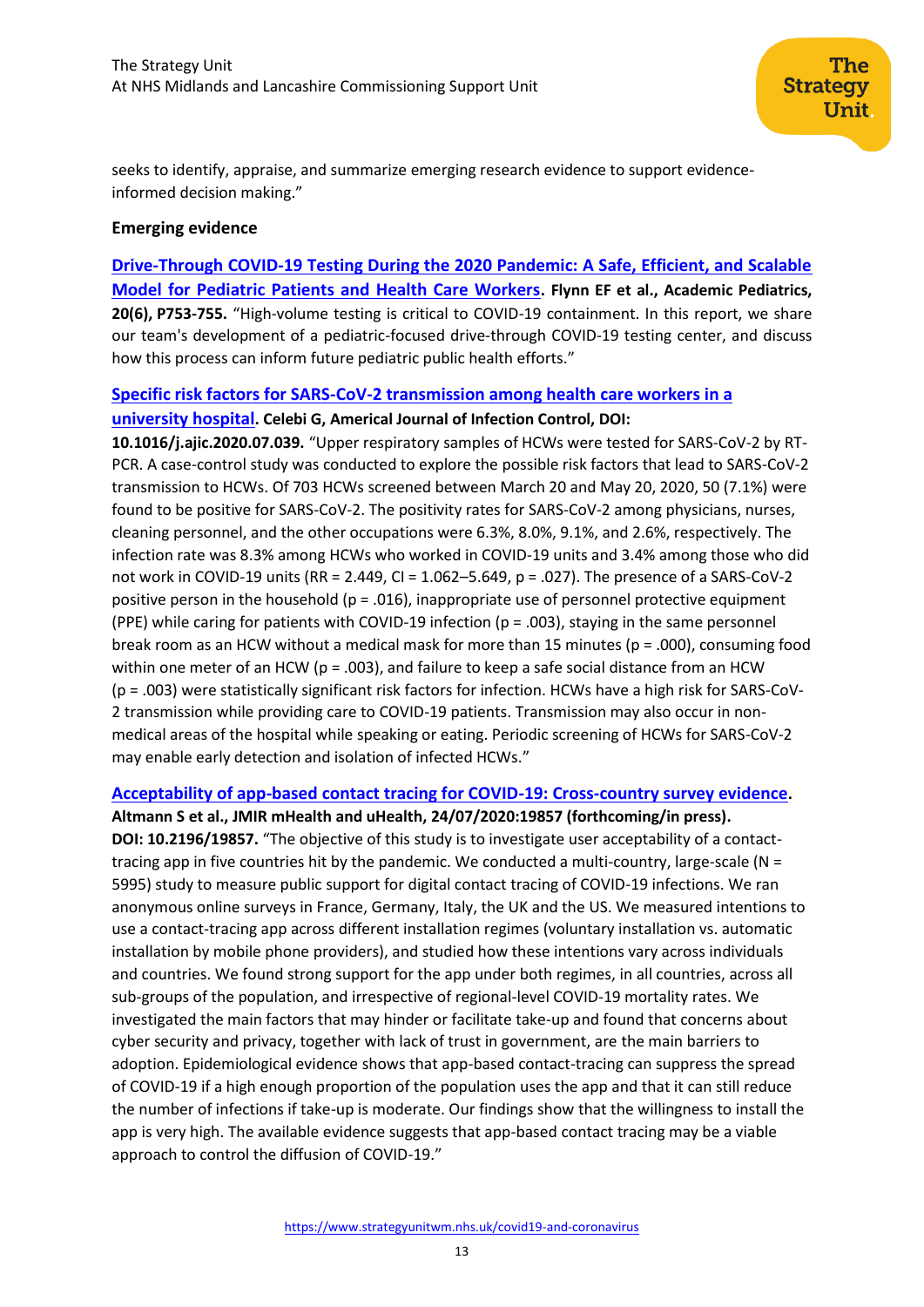#### **[Diagnostic accuracy of serological tests for covid-19: systematic review and meta-analysis](https://www.bmj.com/content/370/bmj.m2516).**

**Bastos ML et al., BMJ, 370. DOI: https://doi.org/10.1136/bmj.m2516**. "Eligible studies measured sensitivity or specificity, or both of a covid-19 serological test compared with a reference standard of viral culture or reverse transcriptase polymerase chain reaction. Studies were excluded with fewer than five participants or samples. Risk of bias was assessed using quality assessment of diagnostic accuracy studies 2 (QUADAS-2). Pooled sensitivity and specificity were estimated using random effects bivariate meta-analyses. 5016 references were identified and 40 studies included. 49 risk of bias assessments were carried out (one for each population and method evaluated). High risk of patient selection bias was found in 98% (48/49) of assessments and high or unclear risk of bias from performance or interpretation of the serological test in 73% (36/49). Only 10% (4/40) of studies included outpatients. Only two studies evaluated tests at the point of care. For each method of testing, pooled sensitivity and specificity were not associated with the immunoglobulin class measured. The pooled sensitivity of ELISAs measuring IgG or IgM was 84.3% (95% confidence interval 75.6% to 90.9%), of LFIAs was 66.0% (49.3% to 79.3%), and of CLIAs was 97.8% (46.2% to 100%). In all analyses, pooled sensitivity was lower for LFIAs, the potential point-of-care method. Pooled specificities ranged from 96.6% to 99.7%. Of the samples used for estimating specificity, 83% (10 465/12 547) were from populations tested before the epidemic or not suspected of having covid-19. Among LFIAs, pooled sensitivity of commercial kits (65.0%, 49.0% to 78.2%) was lower than that of non-commercial tests (88.2%, 83.6% to 91.3%). Heterogeneity was seen in all analyses. Sensitivity was higher at least three weeks after symptom onset (ranging from 69.9% to 98.9%) compared with within the first week (from 13.4% to 50.3%). Higher quality clinical studies assessing the diagnostic accuracy of serological tests for covid-19 are urgently needed. Currently, available evidence does not support the continued use of existing point-of-care serological tests."

**[SARS-CoV-2 serology: Test, test, test, but interpret with caution!](https://www.ncbi.nlm.nih.gov/pmc/articles/PMC7385809/) Bermingham WH et al., Clinical Medicine, 20(4), 365-8**. "SARS-CoV-2 serological tests are a subject of intense interest and have the potential to significantly enhance the diagnostic capability of healthcare services in the current pandemic. However, as with all novel assays, significant validation is required to understand the clinical relevance of results. We present the first study to assess clinician interpretation of SARS-CoV-2 serology scenarios. We identify common key assumptions regarding patient infectivity and protection that are not currently supported by the SARS-CoV-2 evidence base. In this rapidly developing field, we therefore strongly recommend serological assay results are accompanied by clear interpretive support from laboratory and infectious diseases specialists."

## **[A cross‐sectional study of immune seroconversion to SARS‐CoV‐2 in frontline maternity](https://onlinelibrary.wiley.com/doi/full/10.1111/anae.15229)  [health professionals](https://onlinelibrary.wiley.com/doi/full/10.1111/anae.15229). Bampoe S et al., Anaesthesia, https://doi.org/10.1111/anae.15229**.

"COVID‐19, the respiratory disease caused by SARS‐CoV‐2, is thought to cause a milder illness in pregnancy with a greater proportion of asymptomatic carriers. This has important implications for the risk of patient-to-staff, staff-to-staff and staff-to-patient transmission among health professionals in maternity units. The aim of this study was to investigate the prevalence of previously undiagnosed SARS‐CoV‐2 infection in health professionals from two tertiary‐level maternity units in London, UK, and to determine associations between healthcare workers' characteristics, reported symptoms and serological evidence of prior SARS‐CoV‐2 infection. In total, 200 anaesthetists, midwives and obstetricians, with no previously confirmed diagnosis of COVID‐19, were tested for immune seroconversion using laboratory IgG assays. Comprehensive symptom and medical histories were also collected. Five out of 40 (12.5%; 95%CI 4.2–26.8%) anaesthetists, 7/52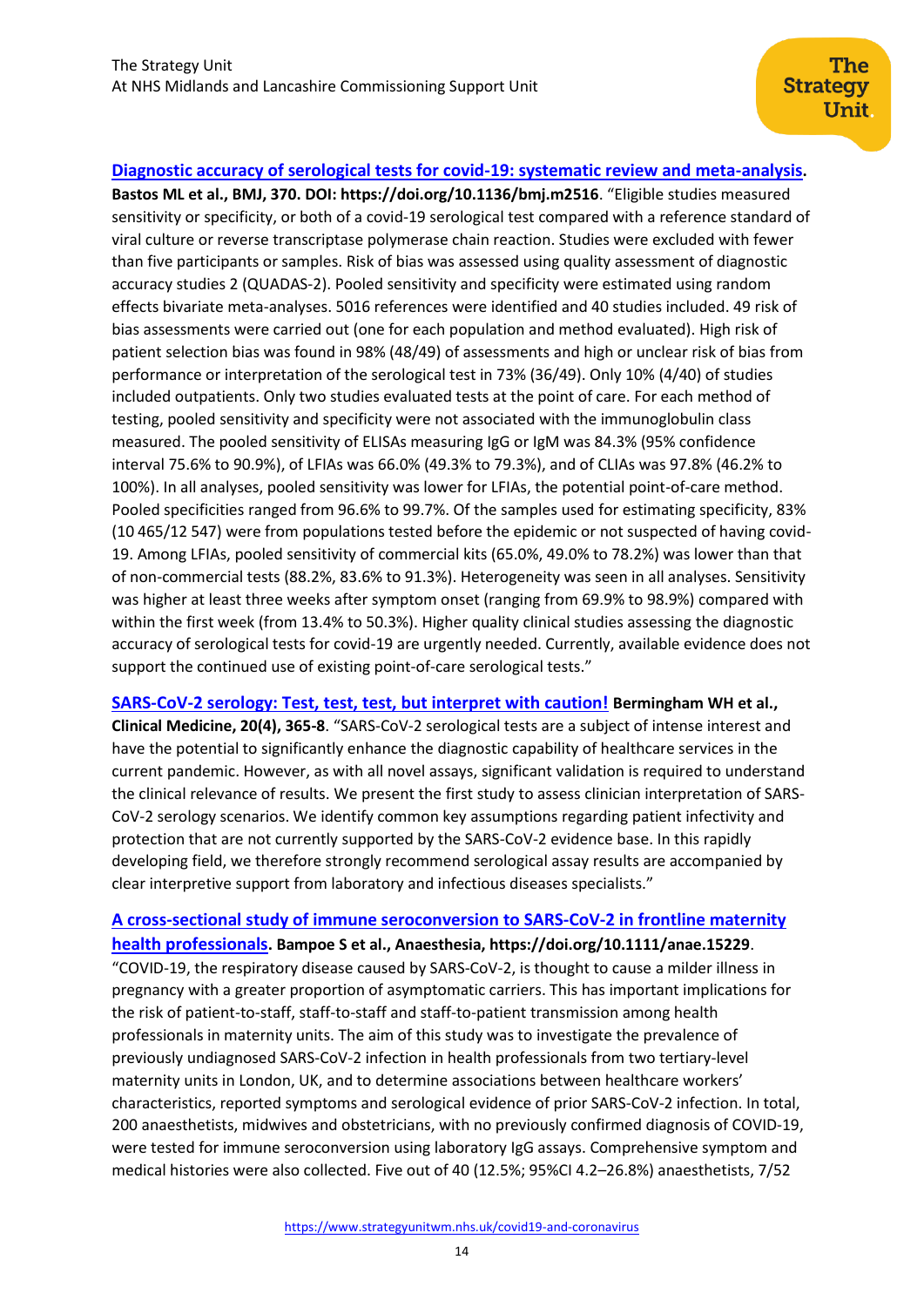(13.5%; 95%CI 5.6–25.8%) obstetricians and 17/108 (15.7%; 95%CI 9.5–24.0%) midwives were seropositive, with an overall total of 29/200 (14.5%; 95%CI 9.9–20.1%) of maternity healthcare workers testing positive for IgG antibodies against SARS‐CoV‐2. Of those who had seroconverted, 10/29 (35.5%) were completely asymptomatic. Fever or cough were only present in 6/29 (21%) and 10/29 (35%) respectively. Anosmia was the most common symptom occurring in 15/29 (52%) seropositive participants and was the only symptom that was predictive of positive seroconversion (OR 18; 95%CI 6–55). Of those who were seropositive, 59% had not self‐isolated at any point and continued to provide patient care in the hospital setting. This is the largest study of baseline immune seroconversion in maternity healthcare workers conducted to date and reveals that one out of six were seropositive, of whom one out of three were asymptomatic. This has significant implications for the risk of occupational transmission of SARS-CoV-2 for both staff and patients in maternity units. Regular testing of staff, including asymptomatic staff should be considered to reduce transmission risk."

#### **[Modelling the impact of testing, contact tracing and household quarantine on second](https://www.nature.com/articles/s41562-020-0931-9)**

**[waves of COVID-19](https://www.nature.com/articles/s41562-020-0931-9). Aleta A, Nature Human Behaviour, (2020). DOI: 10.1038/s41562-020-0931-9.** "While severe social-distancing measures have proven effective in slowing the coronavirus disease 2019 (COVID-19) pandemic, second-wave scenarios are likely to emerge as restrictions are lifted. Here we integrate anonymized, geolocalized mobility data with census and demographic data to build a detailed agent-based model of severe acute respiratory syndrome coronavirus 2 (SARS-CoV-2) transmission in the Boston metropolitan area. We find that a period of strict social distancing followed by a robust level of testing, contact-tracing and household quarantine could keep the disease within the capacity of the healthcare system while enabling the reopening of economic activities. Our results show that a response system based on enhanced testing and contact tracing can have a major role in relaxing social-distancing interventions in the absence of herd immunity against SARS-CoV-2."

**[Digital technologies in the public-health response to COVID-19](https://www.nature.com/articles/s41591-020-1011-4). Budd J, Nature Medicine, 26, 1183–1192. DOI: 10.1038/s41591-020-1011-4**. "Digital technologies are being harnessed to support the public-health response to COVID-19 worldwide, including population surveillance, case identification, contact tracing and evaluation of interventions on the basis of mobility data and communication with the public. These rapid responses leverage billions of mobile phones, large online datasets, connected devices, relatively low-cost computing resources and advances in machine learning and natural language processing. This Review aims to capture the breadth of digital innovations for the public-health response to COVID-19 worldwide and their limitations, and barriers to their implementation, including legal, ethical and privacy barriers, as well as organizational and workforce barriers. The future of public health is likely to become increasingly digital, and we review the need for the alignment of international strategies for the regulation, evaluation and use of digital technologies to strengthen pandemic management, and future preparedness for COVID-19 and other infectious diseases."

**[Using the COVID-19 to influenza ratio to estimate early pandemic spread in Wuhan, China](https://www.thelancet.com/journals/eclinm/article/PIIS2589-5370(20)30223-6/fulltext#seccesectitle0025)  [and Seattle, US](https://www.thelancet.com/journals/eclinm/article/PIIS2589-5370(20)30223-6/fulltext#seccesectitle0025). Du Z et al, EClinical Medicine, DOI: 10.1016/j.eclinm.2020.100479**. "For each city, we estimate the ratio of COVID-19 to influenza infections from the retrospective testing data and estimate the age-specific prevalence of influenza from surveillance reports during the same time period. Combining these, we approximate the total number of symptomatic COVID-19 infections. In Wuhan, there were an estimated 1386 [95% CrI: 420-3793] symptomatic cases over 30 of COVID-19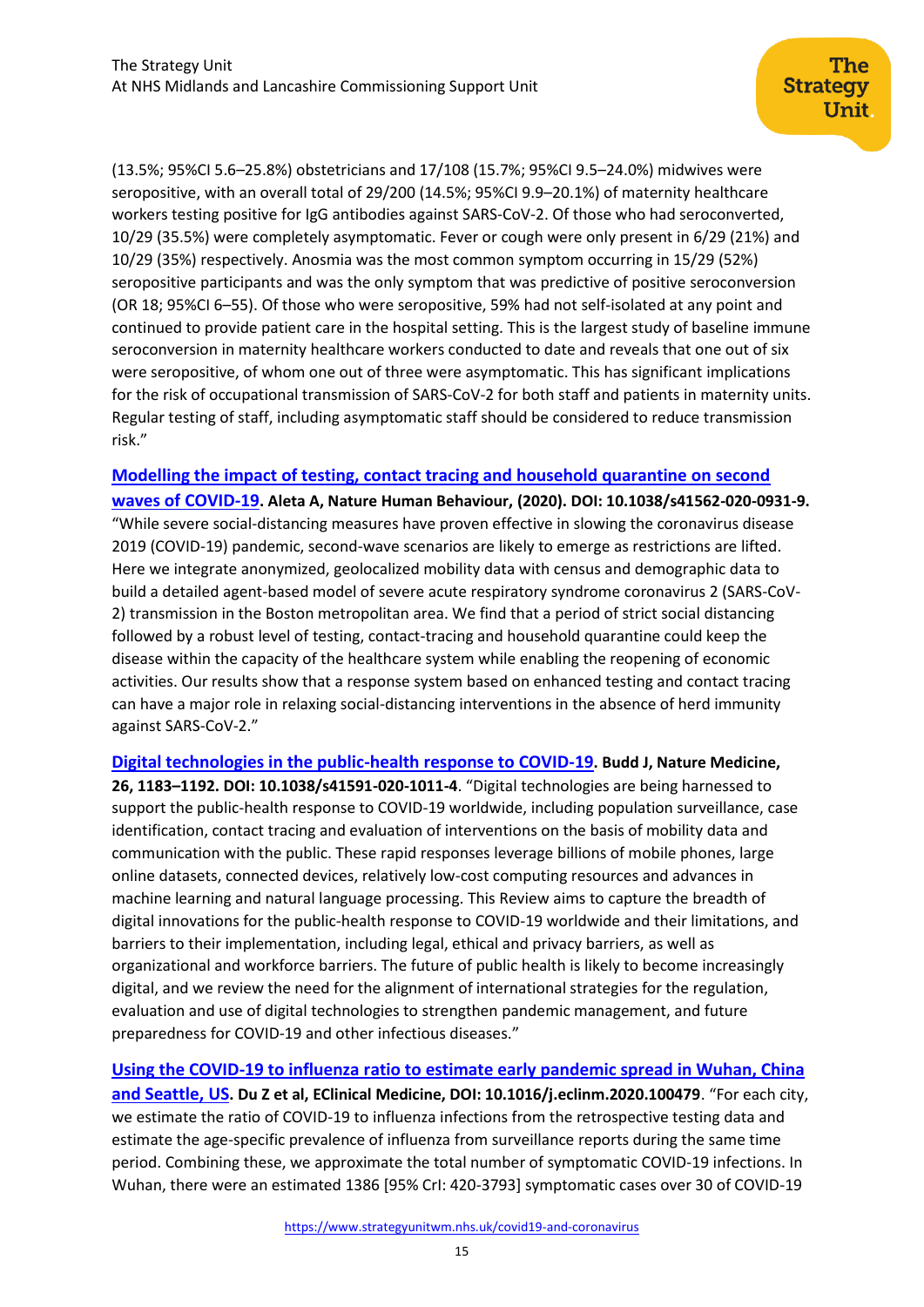between December 30, 2019 and January 12, 2020. In Seattle, we estimate that 2268 [95% CrI: 498, 6069] children under 18 and 4367 [95% CrI: 2776, 6526] adults were symptomatically infected between February 24 and March 9, 2020. We also find that the initial pandemic wave in Wuhan likely originated with a single infected case who developed symptoms sometime between October 26 and December 13, 2019; in Seattle, the seeding likely occurred between December 25, 2019 and January 15, 2020. The spread of COVID-19 in Wuhan and Seattle was far more extensive than initially reported. The virus likely spread for months in Wuhan before the lockdown. Given that COVID-19 appears to be overwhelmingly mild in children, our high estimate for symptomatic pediatric cases in Seattle suggests that there may have been thousands more mild cases at the time."

#### **Commentaries**

**[Digital technology applications for contact tracing: the new promise for COVID-19 and](https://link.springer.com/article/10.1186/s41256-020-00164-1)  [beyond?](https://link.springer.com/article/10.1186/s41256-020-00164-1)** Owusu PN, Global Health Research and Policy, 5(36).

#### <span id="page-15-0"></span>**Broader impacts on health outcomes**

#### **Rapid reviews**

#### *Mental health- general public*

**[Health behaviour changes during COVID-19 and the potential consequences: A mini](https://journals.sagepub.com/doi/pdf/10.1177/1359105320937053)[review](https://journals.sagepub.com/doi/pdf/10.1177/1359105320937053). Arora T & Grey I, Journal of Health Psychology, 25(9), 1155-63**. "The COVID-19 pandemic has brought about profound changes to social behaviour. While calls to identify mental health effects that may stem from these changes should be heeded, there is also a need to examine potential changes with respect to health behaviours. Media reports have signalled dramatic shifts in sleep, substance use, physical activity and diet, which may have subsequent downstream mental health consequences. We briefly discuss the interplay between health behaviours and mental health, and the possible changes in these areas resulting from anti-pandemic measures. We also highlight a call for greater research efforts to address the short and long-term consequences of changes to health behaviours."

#### **[Rapid Review: What is known about the impact of the COVID-19 pandemic on families](https://www.nccmt.ca/uploads/media/media/0001/02/4fe4aca839e4a1bf3d8aa66e4dbc000ba4550b5c.pdf)**

**[with children?](https://www.nccmt.ca/uploads/media/media/0001/02/4fe4aca839e4a1bf3d8aa66e4dbc000ba4550b5c.pdf) National Collaborating Centre for Methods and Tools (22/7/20)**. "Many families with children have experienced effects associated with the COVID-19 pandemic on employment, income, household division of labour, and child and parental mental health and well-being. Understanding the specific implications of these changes is important for public health and policy makers as decisions are being made about next steps and potential future pandemics. This rapid review was produced to support public health decision makers' response to the coronavirus disease 2019 (COVID-19) pandemic. This review seeks to identify, appraise, and summarize emerging research evidence to support evidence-informed decision making."

#### *Mental health – healthcare workers*

#### **[Psychological effects of the COVID 19 pandemic on healthcare workers globally: A](https://www.sciencedirect.com/science/article/pii/S0165178120324987)**

**[systematic review](https://www.sciencedirect.com/science/article/pii/S0165178120324987). Sheraton M et al, Psychiatry Research, 292, DOI:**

**10.1016/j.psychres.2020.113360**. "In this systematic review, we compared the incidences of psychological issues during the COVID-19 pandemic, such as anxiety, depression, occupational stress,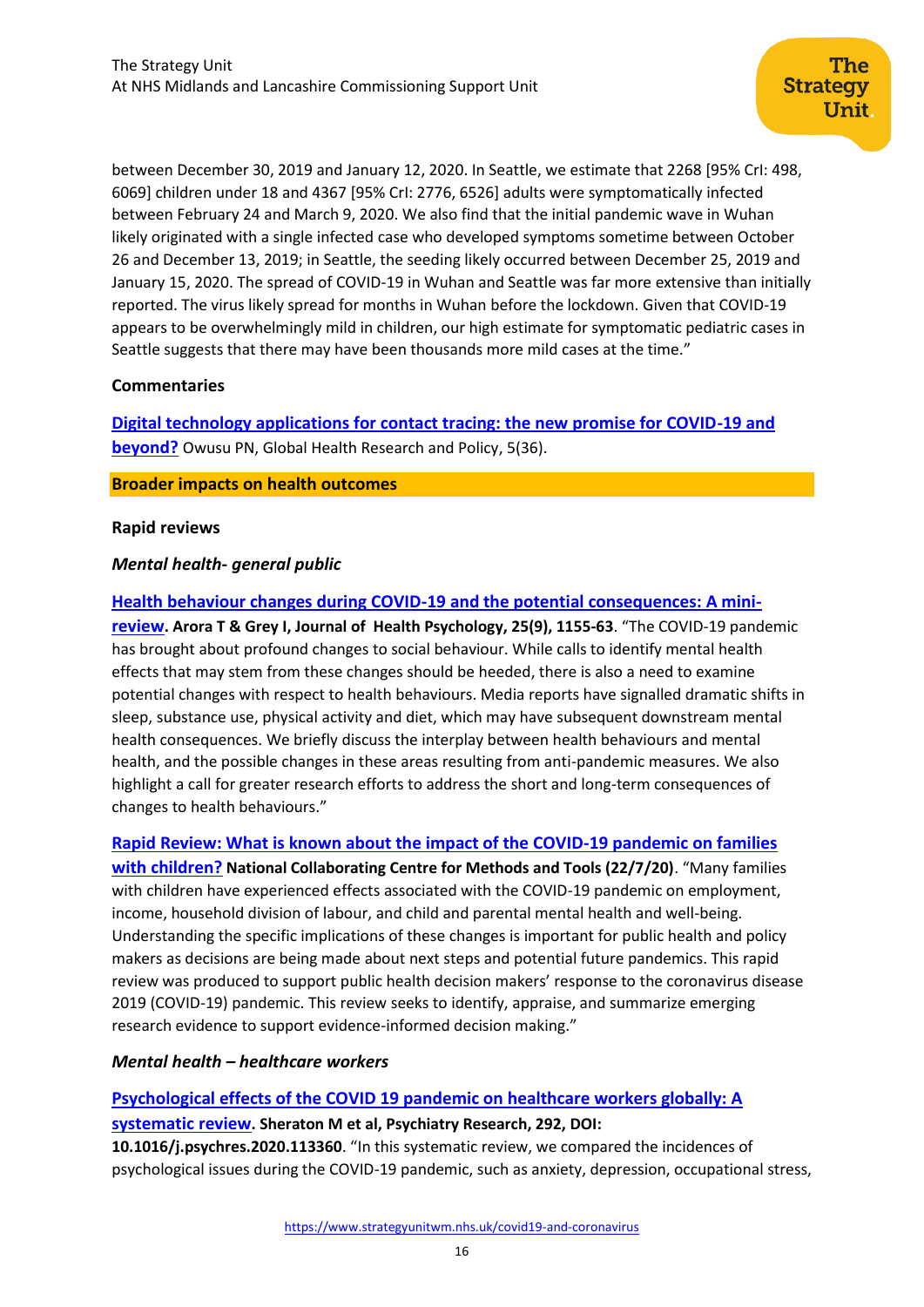PTSD and insomnia, in healthcare workers (HCW) and non-healthcare workers (NHCW). PubMed, Ovid, Google Scholar and PsycInfo were systematically searched for related published articles. In all electronic databases, the following search strategy was implemented, and these key words were used: "COVID 19″ OR "SARS-CoV-2″ AND "psychological" OR "stress" OR "depression" AND "healthcare\$". We identified 6 studies, out of the final 15 selected, which reported numerical estimates for incidences of psychological effects. Meta-analysis was conducted, comparing both combined and individual effect sizes of all psychological manifestations. Qualitative evidence was reported from the remaining 9 cross- sectional studies. The summary effects of the combined quantitative meta-analysis conducted on 6 studies did indicate near significant differences between HCW and NHCW. Summary effects of individual manifestations indicated significantly higher incidence of insomnia among HCW, when compared to NHCW. Qualitative evidence from remaining cross-sectional studies provided additional information into the nature of the psychological issues. We conclude that even though reasons for psychological distress among HCW and NHCW may be different, both suffered in equal measures excepting for insomnia."

#### *Mental health – pre-existing conditions*

**[Severe mental illness and risks from COVID-19](https://www.cebm.net/covid-19/severe-mental-illness-and-risks-from-covid-19/). Barber S, Oxford CEBM COVID-19 Evidence Service. (published online 5/8/20).** "People with severe mental illness (SMI) are a vulnerable population. In the context of COVID-19, there is reason to suspect they may be at increased risk of contracting SARS-CoV-2 and have worse outcomes following infection, however we found no existing data that quantified these risks. Public health measures associated with COVID-19, including quarantine of suspected cases and lockdowns may negatively affect the mental health status of people with SMI, through change of environment, disruption of services, increased stress and isolation. Existing research points to greater psychological distress during the pandemic for people with SMI, rather than demonstrating this distress is due to the pandemic."

#### **Emerging evidence**

#### *Public health*

## **[Caring for Bereaved Family Members During the COVID-19 Pandemic: Before and After the](https://www.ncbi.nlm.nih.gov/pmc/articles/PMC7204689/)**

**[Death of a Patient](https://www.ncbi.nlm.nih.gov/pmc/articles/PMC7204689/). Morris SE et al., J Pain Symptom Management. 2020 Aug;60(2):e70-e74**. "Bereavement care is considered an integral component of quality end-of-life care endorsed by the palliative care movement. However, few hospitals and health care institutions offer universal bereavement care to all families of patients who die. The current coronavirus disease 2019 pandemic has highlighted this gap and created a sense of urgency, from a public health perspective, for institutions to provide support to bereaved family members. In this article, drawing on the palliative care and bereavement literature, we offer suggestions about how to incorporate palliative care tools and psychological strategies into bereavement care for families during this pandemic."

#### *Mental health- general public*

#### **Covid-19—[Beyond virology: Potentials for maintaining mental health during lockdown.](https://journals.plos.org/plosone/article?id=10.1371/journal.pone.0236688#sec021)**

**Munk AJL et al., PLoS One, https://doi.org/10.1371/journal.pone.0236688**. "The current study aimed to assess prevalence of mental disorders during Covid-19 pandemic- and respective lockdown in Germany, and potential behaviors/states that can have protective functions on preventing severe mental problems. Assessing prevalence of mental disorders, as well as to find potential protective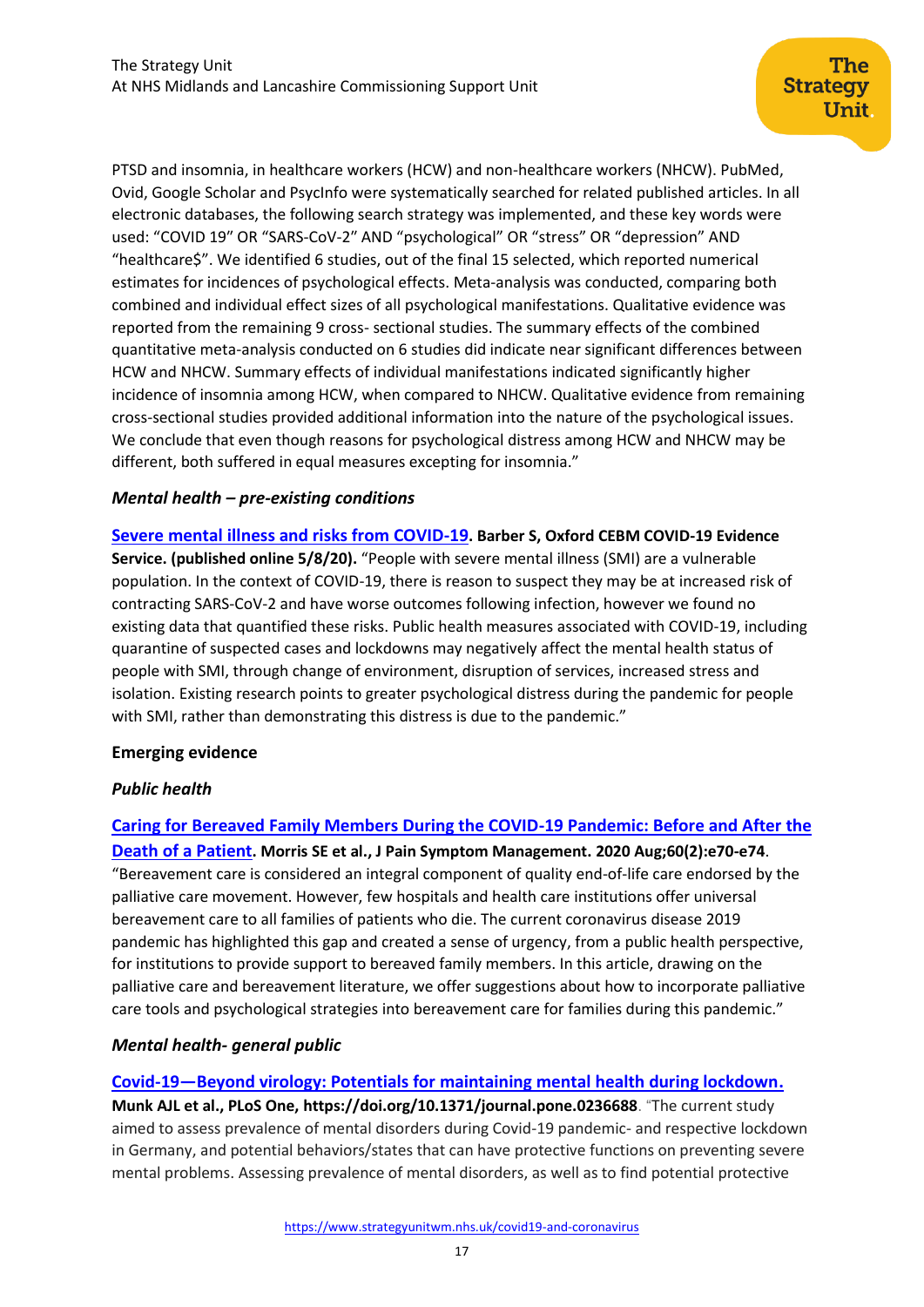variables is very important in order to determine people's psychological suffering. It provides the basis for teaching possible coping styles in order to prevent a major breakdown on mental health. Prevalence on mental disorders was expected to increase during the pandemic, especially depression, (general-/and health-) anxiety, panic attacks- and disorder, as well as obsessivecompulsive disorder. Additionally, potentially protective variables, such as resilience and coping, were included. Prevalence of mental disorders in the current sample was much higher than usual prevalence of mental disorders, with 50.6% expressing at least one mental disorder. Resilience was associated with lower risks for any mental disorder (OR = 4.23, p < .0001, 95%CI = 3.21–5.57), as well as with any other measured mental illness (all ORs between = 2.82 for obsessive-compulsive disorder and OR = 41.44 for panic disorder, all p < .001). Similar results were obtained regarding coping (focus on positive)."

#### **[The Interpersonal and Psychological Impacts of COVID-19 on Risk for Late-Life Suicide](https://academic.oup.com/gerontologist/advance-article/doi/10.1093/geront/gnaa103/5885118).**

**Sheffler JL et al., The Gerontologist, https://doi.org/10.1093/geront/gnaa103**. "Older adults experience increased risk for suicide compared to the general population, and the circumstances surrounding the Coronavirus Disease 2019 (COVID-19) may potentiate this risk. We discuss how current COVID-19 pandemic-related policies are likely to harm older adults disproportionately. COVID-19 pandemic social distancing policies and ethical guidelines for COVID-19 treatment may exacerbate experiences of social isolation, perceived expendability, and exposure to suffering, which are related to the three main components of the Interpersonal Theory of Suicide (i.e. thwarted belongingness, perceived burdensomeness to society, and capability for suicide). The COVID-19 pandemic poses a drain on services and has drawn ethical debates about policies around treating younger adults first. These experiences may lead older adults to have reduced access to needed medical and psychiatric services and may convey damaging messages of expendability. Further, the potential prolonged stress associated with the COVID-19 pandemic may impact neurological, immunological, and health functioning – exacerbating suicide risk. Potential venues to increase treatment options and decrease social isolation are discussed. We acknowledge optimistic effects as well, such as 'pulling together' as a society and the many valuable ways older adults may contribute during this crisis."

**Who is [lonely in lockdown? Cross-cohort analyses of predictors of loneliness before and](https://www.sciencedirect.com/science/article/pii/S0033350620302742?via%3Dihub)  [during the COVID-19 pandemic](https://www.sciencedirect.com/science/article/pii/S0033350620302742?via%3Dihub). Bu F et al., Public Health, 186, 31-34**. "This study compared sociodemographic predictors of loneliness before and during the COVID-19 pandemic using crosscohort analyses of data from UK adults captured before the pandemic (UK Household Longitudinal Study, n = 31,064) and during the pandemic (UCL (University College London) COVID-19 Social Study, n = 60,341). RESULTS: Risk factors for loneliness were near identical before and during the pandemic. Young adults, women, people with lower education or income, the economically inactive, people living alone and urban residents had a higher risk of being lonely. Some people who were already at risk of being lonely (e.g. young adults aged 18-30 years, people with low household income and adults living alone) experienced a heightened risk during the COVID-19 pandemic compared with people living before COVID-19 emerged. Furthermore, being a student emerged as a higher risk factor during lockdown than usual. CONCLUSIONS: Findings suggest that interventions to reduce or prevent loneliness during COVID-19 should be targeted at those sociodemographic groups already identified as high risk in previous research. These groups are likely not just to experience loneliness during the pandemic but potentially to have an even higher risk than normal of experiencing loneliness relative to low-risk groups."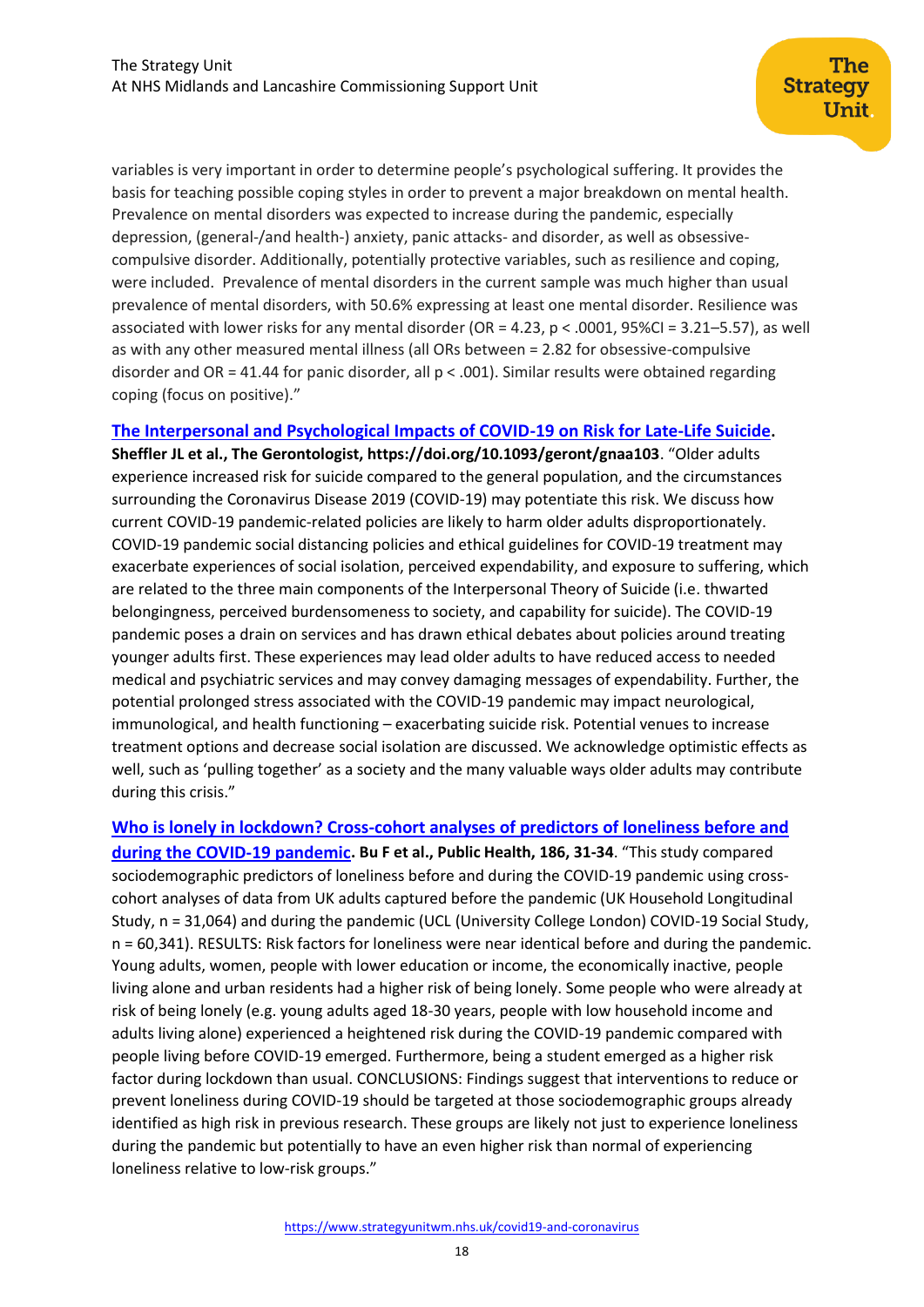## **[Managing Psychological Distress in Children and Adolescents Following the COVID-19](https://psycnet.apa.org/fulltext/2020-43039-001.html)**

**[Epidemic: A Cooperative Approach](https://psycnet.apa.org/fulltext/2020-43039-001.html). Zhou X, Psychological Trauma: Theory, Research, Practice and Policy, 12(S1), S76-8**. "Children and adolescents are susceptible to the 2019 novel coronavirus (COVID-19) epidemic and tend to show posttraumatic distress. Immediately after an epidemic, governments and social organizations often provide psychological services for children and adolescents to relieve their distress. However, many adolescents report distress even long after a traumatic event because of the unaddressed traumatic atmosphere in schools or families. To advance this issue, this article proposes a cooperative model of psychological services provision for children and adolescents in response to the COVID-19 epidemic. This model suggests that psychological services should simultaneously include social, school, and family systems, which interact and have a synergistic effect. The social system provides direct services not only for children and adolescents but also for their school and family systems; school and family systems cooperate to support adolescents. Psychological work also needs to emphasize the key elements of school and family systems. Attention should be given to teachers' distress, teacher–student relationships, and peer relationships in the school system, as well as to parents' distress, parent–child relationships, and the marital relationship in the family system. In these ways, adolescents can achieve an efficient and sustainable recovery following a disaster."

**[Loneliness, physical activity and mental health during Covid-19: a longitudinal analysis of](https://www.medrxiv.org/content/10.1101/2020.07.30.20165415v1)  [depression and anxiety between 2015 and 2020.](https://www.medrxiv.org/content/10.1101/2020.07.30.20165415v1) Creese B et al., medRxiv. (Preprint), DOI: 10.1101/2020.07.30.20165415**. "Background Loneliness and physical activity are important targets for research into the impact of COVID-19 because they have established links with mental health, could be exacerbated by social distancing policies and are potentially modifiable. Methods We analysed mental health data collected during COVID-19 from adults aged 50 and over alongside comparable annual data collected between 2015 and 2019 from the same sample. Trajectories of depression (PHQ-9) and anxiety (GAD-7) were analysed with respect to loneliness, physical activity levels and a number of socioeconomic and demographic characteristics using zero-inflated negative binomial regression. Findings 3,281 people completed the COVID-19 mental health questionnaire, all had at least one data point prior to 2020. In 2020, the adjusted PHQ-9 score for loneliness was 3.2. (95% CI: 3.0-3.4), an increase of one point on previous years and 2 points higher than people not rated lonely, whose score did not change in 2020 (1.2, 95% CI: 1.1-1.3). PHQ-9 was 2.6 (95% CI: 2.4- 2.8) in people with decreased physical activity, an increase of 0.5 on previous years. In contrast, PHQ-9 in 2020 for people whose physical activity had not decreased was 1.7 (95% CI: 1.6-1.8), similar to previous years. A similar relationship was observed for GAD-7 though the differences were smaller and the absolute burden of symptoms lower. Interpretation After accounting for pre-COVID-19 trends, we show that experiencing loneliness and decreased physical activity are risk factors for worsening mental health during the pandemic. Our findings highlight the need to examine policies which target these potentially modifiable risk factors."

#### *Mental health – health care workers*

#### **[Exposure to COVID-19 patients increases physician trainee stress and burnout](https://journals.plos.org/plosone/article?id=10.1371/journal.pone.0237301).**

**Kannampallil TG, PLoS One, https://doi.org/10.1371/journal.pone.0237301**. "The coronavirus disease 2019 (COVID-19) pandemic has put considerable physical and emotional strain on frontline healthcare workers. Among frontline healthcare workers, physician trainees represent a unique group—functioning simultaneously as both learners and caregivers and experiencing considerable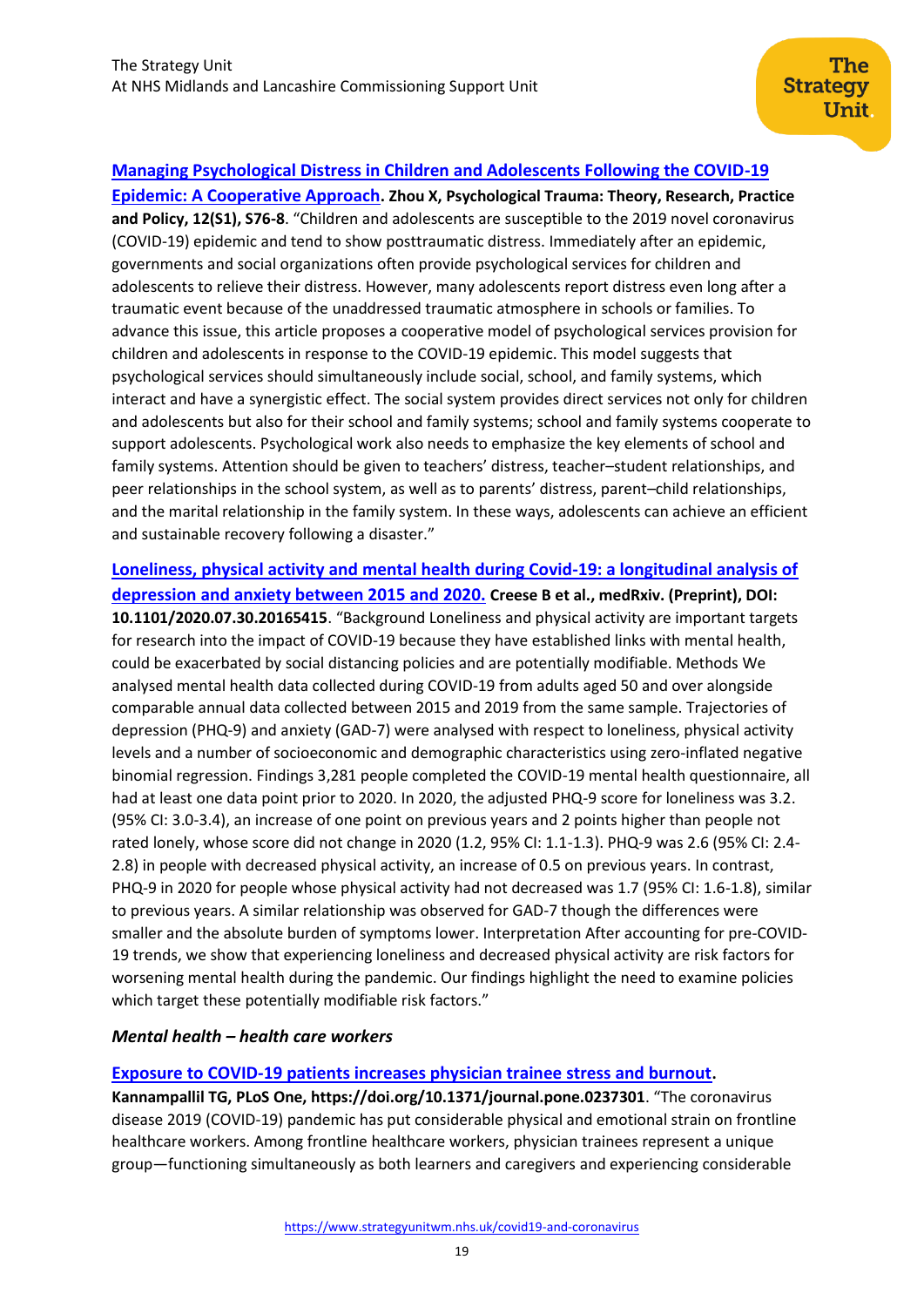challenges during the pandemic. However, we have a limited understanding regarding the emotional effects and vulnerability experienced by trainees during the pandemic. We investigated the effects of trainee exposure to patients being tested for COVID-19 on their depression, anxiety, stress, burnout and professional fulfillment. All physician trainees at an academic medical center (n = 1375) were invited to participate in an online survey. We compared the measures of depression, anxiety, stress, burnout and professional fulfillment among trainees who were exposed to patients being tested for COVID-19 and those that were not, using univariable and multivariable models. We also evaluated perceived life stressors such as childcare, home schooling, personal finances and workfamily balance among both groups. 393 trainees completed the survey (29% response rate). Compared to the non-exposed group, the exposed group had a higher prevalence of stress (29.4% vs. 18.9%), and burnout (46.3% vs. 33.7%). The exposed group also experienced moderate to extremely high perceived stress regarding childcare and had a lower work-family balance. Multivariable models indicated that trainees who were exposed to COVID-19 patients reported significantly higher stress (10.96 [95% CI, 9.65 to 12.46] vs 8.44 [95% CI, 7.3 to 9.76]; P = 0.043) and were more likely to be burned out (1.31 [95% Cl, 1.21 to1.41] vs 1.07 [95% Cl, 0.96 to 1.19]; P = 0.002]. We also found that female trainees were more likely to be stressed (P = 0.043); while unmarried trainees were more likely to be depressed ( $P = 0.009$ ), and marginally more likely to have anxiety ( $P = 0.051$ ). To address these challenges, wellness programs should focus on sustaining current programs, develop new and targeted mental health resources that are widely accessible and devise strategies for creating awareness regarding these resources."

#### **[Symptoms of burnout in intensive care unit specialists facing the COVID-19 outbreak](https://link.springer.com/article/10.1186/s13613-020-00722-3).**

**Azoulay E et al., Ann. Intensive Care 10, 110 (2020). https://doi.org/10.1186/s13613-020-00722-3**. "The COVID-19 pandemic has resulted in an unprecedented healthcare crisis with a high prevalence of psychological distress in healthcare providers. We sought to document the prevalence of burnout syndrome amongst intensivists facing the COVID-19 outbreak. Cross-sectional survey among intensivists part of the European Society of Intensive Care Medicine. Symptoms of severe burnout, anxiety and depression were collected. Factors independently associated with severe burnout were assessed using Cox model. Response rate was 20% (1001 completed questionnaires were returned, 45 years [39–53], 34% women, from 85 countries, 12 regions, 50% university-affiliated hospitals). The prevalence of symptoms of anxiety and depression or severe burnout was 46.5%, 30.2%, and 51%, respectively, and varied significantly across regions. Rating of the relationship between intensivists and other ICU stakeholders differed significantly according to the presence of anxiety, depression, or burnout. Similar figures were reported for their rating of the ethical climate or the quality of the decision-making. Factors independently associated with anxiety were female gender (HR 1.85 [1.33–2.55]), working in a university-affiliated hospital (HR 0.58 [0.42–0.80]), living in a city of > 1 million inhabitants (HR 1.40 [1.01–1.94]), and clinician's rating of the ethical climate (HR 0.83 [0.77–0.90]). Independent determinants of depression included female gender (HR 1.63 [1.15–2.31]) and clinician's rating of the ethical climate (HR 0.84 [0.78–0.92]). Factors independently associated with symptoms of severe burnout included age (HR 0.98/year [0.97–0.99]) and clinician's rating of the ethical climate (HR 0.76 [0.69–0.82]). The COVID-19 pandemic has had an overwhelming psychological impact on intensivists. Follow-up, and management are warranted to assess long-term psychological outcomes and alleviate the psychological burden of the pandemic on frontline personnel."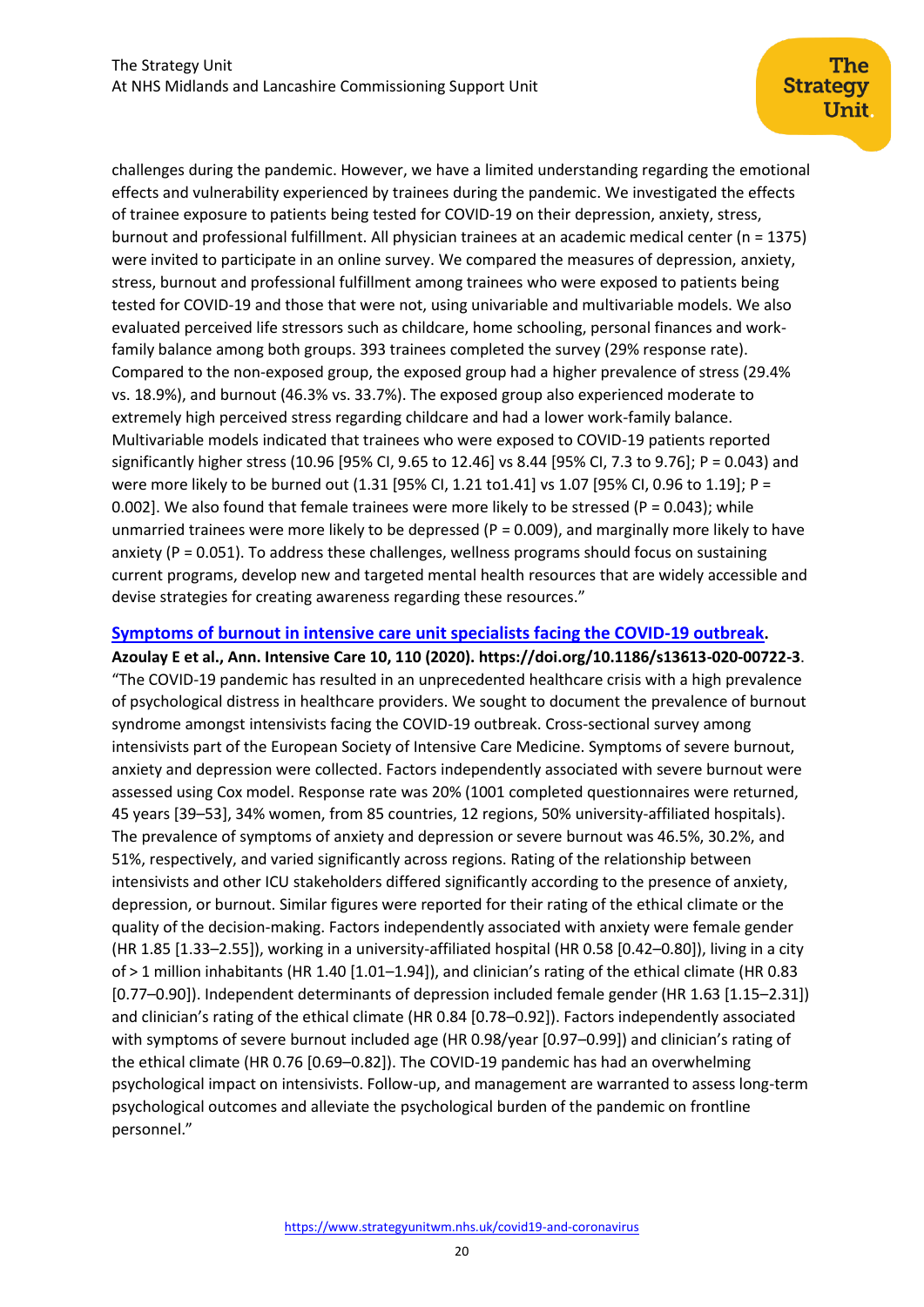## **[Mental Health of Medical and Non-Medical Professionals during the Peak of the COVID-19](https://www.mdpi.com/2077-0383/9/8/2527/pdf&hl=en&sa=X&d=2850427190773920124&scisig=AAGBfm1bz_1qGopNn5yWM1NhqbX-QQJ7Og&nossl=1&oi=scholaralrt&html=)**

**[Pandemic: A Cross-Sectional Nationwide Study](https://www.mdpi.com/2077-0383/9/8/2527/pdf&hl=en&sa=X&d=2850427190773920124&scisig=AAGBfm1bz_1qGopNn5yWM1NhqbX-QQJ7Og&nossl=1&oi=scholaralrt&html=). Maciaszek J et al., Journal of Clinical Medicine, 9, 2527; doi:10.3390/jcm9082527**. "The study aimed to compare psychopathological expressions during the COVID-19 (novel coronavirus disease 2019) pandemic, as declared on March 11th 2020 by the World Health Organization, with respect to which institutional variables might distinguish the impact of COVID-19 in medical and non-medical professionals. Methods: A cross-sectional study was performed nationwide between 16th March and the 26th April 2020 in Poland. A total of 2039 respondents representing all healthcare providers (59.8%) as well as other professionals filled in the sociodemographic section, the General Health Questionnaire-28 and the author's questionnaire with questions related to exposure to severe acute respiratory syndrome coronavirus 2 (SARS-CoV-2) infection, the availability of protective measures, quarantine, change of working hours and place of employment during the pandemic, as well as feelings associated with the state of the pandemic. Results: Medical professionals more often presented with relevant psychopathological symptoms (GHQ-28 (General Health Questionnaire-28) total score >24) than the non-medical group (60.8% vs. 48.0%, respectively) such as anxiety, insomnia and somatic symptoms even after adjustment for potential confounding factors. Male sex, older age and appropriate protective equipment were associated with significantly lower GHQ-28 total scores in medical professionals, whereas among non-medical professionals, male sex was associated with significantly lower GHQ-28 total scores. Conclusions: Somatic and anxiety symptoms as well as insomnia are more prevalent among medical staff than workers in other professions. Targeting the determinants of these differences should be included in interventions aimed at restoring psychological well-being in this specific population. Apparently, there are present gender differences in psychological responses that are independent of profession."

#### *Pre-existing conditions*

**[Negative impacts of COVID-19 lockdown on mental health service access and follow-up](https://www.sciencedirect.com/science/article/pii/S0033350620302936)  [adherence for immigrants and individuals in socio-economic difficulties](https://www.sciencedirect.com/science/article/pii/S0033350620302936). Aragona M et al., Public Health, 186, 52-6.** "The design of this study is a retrospective cross-sectional study. All patients who visited the mental health outpatient service in the months of February and March in the years 2017–2020 were included in the study. To compare service utilisation before and after the lockdown, the number of patients who visited the mental health outpatient service for psychiatric interview were recorded. Follow-up adherence was calculated as the percentage of patients who visited in February and subsequently attended a follow-up visit in March of the same year. The number of patients who visited the outpatient service between February 2017 and February 2020 was continuously increasing. In March 2020, fewer patients visited the service for psychiatric interview, in line with the introduction of lockdown measures. In addition, the number of the patients who visited in February 2020 and returned for their follow-up visits in March 2020 declined from approximately 30% over the same months in 2017–2019 to 17.53% in March 2020. The lockdown-related reduction in numbers of patients accessing the mental health service makes it difficult to help vulnerable populations during a period of time in which their mental health needs are expected to increase. Moreover, the reduction seen in follow-up compliance increases the risk of treatment discontinuation and possible relapse. Proactive alternative strategies need to be developed to reach these vulnerable populations."

#### **Commentaries**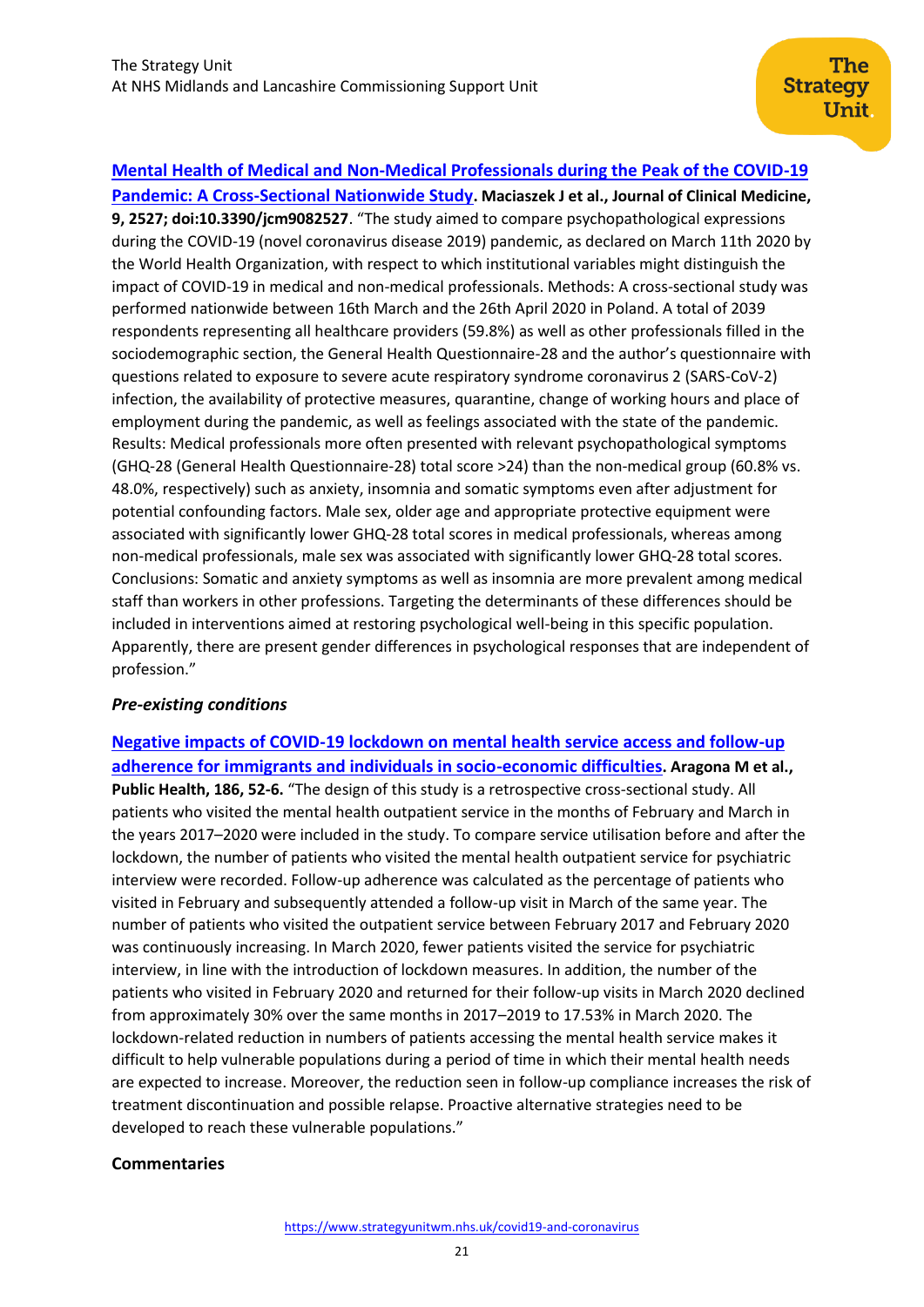

**[The Psychological Impact of COVID-19](https://www.covidminds.org/post/the-psychological-impact-of-covid-19-what-we-know-so-far)**. COVID-MINDS. (updated 5/8/20).

**[Understanding the mental health burden of COVID-19 in the United Kingdom](http://irep.ntu.ac.uk/id/eprint/39878/1/1327129_Jaspal.pdf)**. Lopes BC & Jaspal R, Psychological Trauma: Theory, Research, Practice & Policy, 12 (3), 465-467.

#### **Useful resources**

**Cochrane [Special Collections. Coronavirus \(COVID-19\): support for wellbeing in the](https://www.cochranelibrary.com/collections/doi/SC000045/full)  [healthcare workforce](https://www.cochranelibrary.com/collections/doi/SC000045/full)**. Cochrane Library. (updated 10 August 2020).

**Impact on non-COVID care**

#### **Commentary from the collaboration**

**[Supporting staff wellbeing during COVID-19: a Northumbrian experience](https://www.health.org.uk/news-and-comment/blogs/supporting-staff-wellbeing-during-covid-19-a-northumbrian-experience)**. Laverty A, Health Foundation. (published online 5/8/20).

**[How did the NHS free up hospital capacity at the start of the pandemic?](https://www.nuffieldtrust.org.uk/news-item/how-did-the-nhs-free-up-hospital-capacity-at-the-start-of-the-pandemic-and-what-does-this-mean-for-future-outbreaks)** Elias L & Scobie S, Nuffield Trust. (published online 6/8/20).

**[The NHS is still nowhere close to business as usual following the first outbreak of COVID-](https://www.health.org.uk/news-and-comment/news/the-nhs-is-still-nowhere-close-to-business-as-usual-following-the-first-covid-19-outbreak)[19.](https://www.health.org.uk/news-and-comment/news/the-nhs-is-still-nowhere-close-to-business-as-usual-following-the-first-covid-19-outbreak)** Health Foundation. (published online 13/8/20).

**[Reflections on organisational development during Covid-19:](https://www.kingsfund.org.uk/blog/2020/08/organisational-development-during-covid-19) restoring purpose and driving [change](https://www.kingsfund.org.uk/blog/2020/08/organisational-development-during-covid-19)**. Hulks S, King's Fund. (published online 6/8/20).

**[What is Covid-19 revealing about innovation in the NHS?](https://www.kingsfund.org.uk/blog/2020/08/covid-19-innovation-nhs)** Collins B, King's Fund. (published online 3/8/20).

#### **Guidance**

**[Covid-19: Guidelines for Community Palliative Care](https://www.cebm.net/covid-19/covid-19-guidelines-for-community-palliative-care-which-is-the-best-in-show/) – which is the 'Best in Show'?** Jenkins L, Oxford CEBM COVID-19 Evidence Service. (published online 10/8/20).

**[Implementing phase 3 of the NHS response to the COVID-19 pandemic](https://www.england.nhs.uk/wp-content/uploads/2020/08/implementing-phase-3-of-the-nhs-response-to-covid-19.pdf)**. NHS England.

#### **Emerging evidence**

#### *Primary and community care*

**[RAPCI Project Summary Report 4, 31 July 2020](https://arc-w.nihr.ac.uk/research-and-implementation/covid-19-response/reports/investigating-changing-demands-on-primary-care-during-covid-19-summary-report-4/). Murphy M et al., Centre for Academic Primary Care (CAPC), University of Bristol.** "The Rapid COVID-19 intelligence to improve primary care response (RAPCI) project is examining the changing demands on GP practices across Bristol, North Somerset and South Gloucestershire during the COVID-19 pandemic. It will investigate common challenges and innovative solutions that practices have devised to cope. This fourth summary report presents qualitative findings from 22 interviews held with GPs and managers from 20 GP practices between 3 and 29 July 2020 and quantitative data extracted from the patient record. We found that practices are still coping well. Practices are still coping well with an average score of 8/10. The increase in fatigue, reported in RAPCI report 3, continues for some participants, particularly GPs who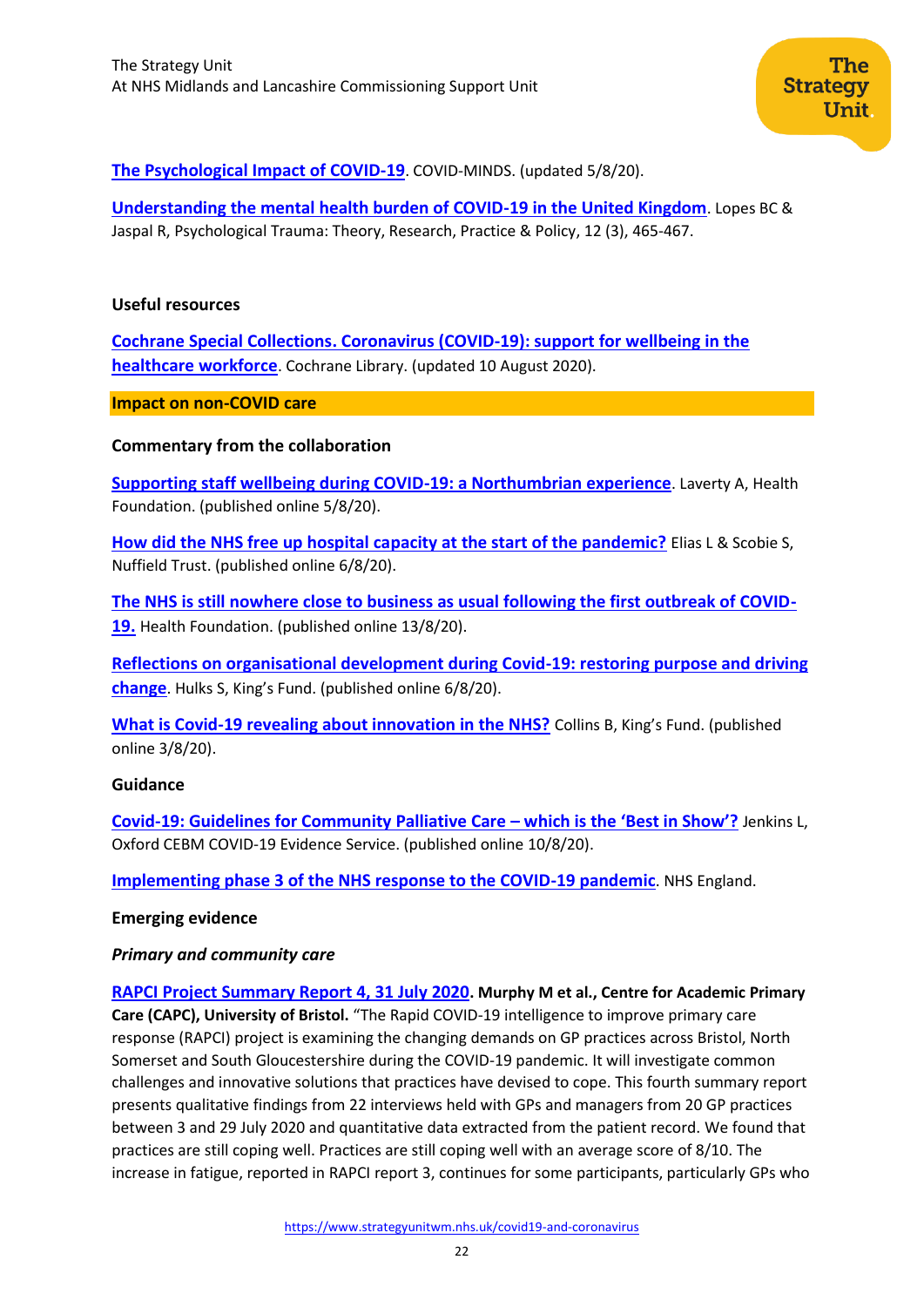are finding total telephone triage a strain. This is exacerbated, in some practices, by a perceived "backlash" against general practice, from a minority of patients, due to changes in working practices and pay rises across the public sector which exclude nurses. Increased complexity, including more mental health problems, is making many consultations more difficult to deal with over phone/ video. GPs are still struggling with a lack of support from secondary care and mental health services. The Advice and Guidance service is not always aware of what investigations GPs can access. Practices are keen to keep some benefits of new ways of working and avoid a return to unfiltered demand but are finding it a challenge to implement the right system to do this. Practices are variously: introducing online triage to manage demand, new appointment slots and timed telephone appointments, encouraging greater receptionist triage. Practices are continuing to improve remote management to manage down face-to-face contact, e.g. self-service station for chronic conditions, encourage patients to self-management, use of Florey surveys to stratify patients. Nurses have found remote management for chronic conditions monitoring particularly useful. GPs are lowering their risk threshold for seeing patients face-to-face when the cases are complex and some are finding it difficult to establish a threshold for this."

**[The impacts of COVID-19 on Health Visiting in England: First results](https://discovery.ucl.ac.uk/id/eprint/10106430/1/Conti_Dow_The%20impacts%20of%20COVID-19%20on%20Health%20Visiting%20in%20the%20UK-POSTED.pdf). Conti G & Dow A, UCL. (published online 29/7/20).** "The COVID-19 pandemic, NHS England's prioritisation of community health services (19 March to 3 June) and the government-imposed lockdown have placed significant pressures on the health visiting workforce and the services it provides, at a time when public health is already under strain from years of repeated budget cuts. A large number of health visitors across England were also redeployed out of their teams to support the COVID-19 workforce. Health visitors help children get the best possible start in life by providing a universal service to all families that does not discriminate, and additional support proportionate to need, to prevent and reduce health inequalities. Our first findings provide concerning evidence on the impacts of COVID-19, lockdown restrictions and redeployment on the ability of health visitors to deliver these benefits for young children and families."

**[Counselling and psychotherapy post-COVID-19](https://onlinelibrary.wiley.com/doi/pdfdirect/10.1002/capr.12325). Vostanis P & Bell CA. Couns Psychother Res, 20:389–393**. "We consider how the prolonged, complex and uncertain aftermath of the COVID-19 crisis will present challenges and opportunities for counselling and psychotherapy. Increased mental strain on populations, individuals and professionals is likely to be compounded by further constraints in therapeutic resources. Nevertheless, emerging needs and priorities will offer ground for systems thinking in linking the application of a range of therapeutic frameworks, theories to address global challenges, integration of counselling and psychotherapy into new sectors, service models for the most vulnerable, use of digital approaches, support mechanisms for professionals and interdisciplinary research."

#### **[The challenges and experiences of psychotherapists working remotely during the](https://onlinelibrary.wiley.com/doi/pdfdirect/10.1002/capr.12326)**

**[coronavirus\\* pandemic](https://onlinelibrary.wiley.com/doi/pdfdirect/10.1002/capr.12326). McBeath MG et al., Couns Psychother Res. 2020;20:394–405**. "The experiences and challenges of psychotherapists working remotely during the coronavirus pandemic were explored using a mixed-methods approach. An online survey completed by 335 psychotherapists produced both quantitative and qualitative data with the latter being subject to a reflexive thematic analysis. Large numbers of therapists were using video-link platforms and the telephone to conduct client sessions. A majority of therapists felt challenged by remote working, with reduced interpersonal cues, feelings of isolation and fatigue, and technical issues frequently cited concerns. At the same time, most therapists considered that remote working had been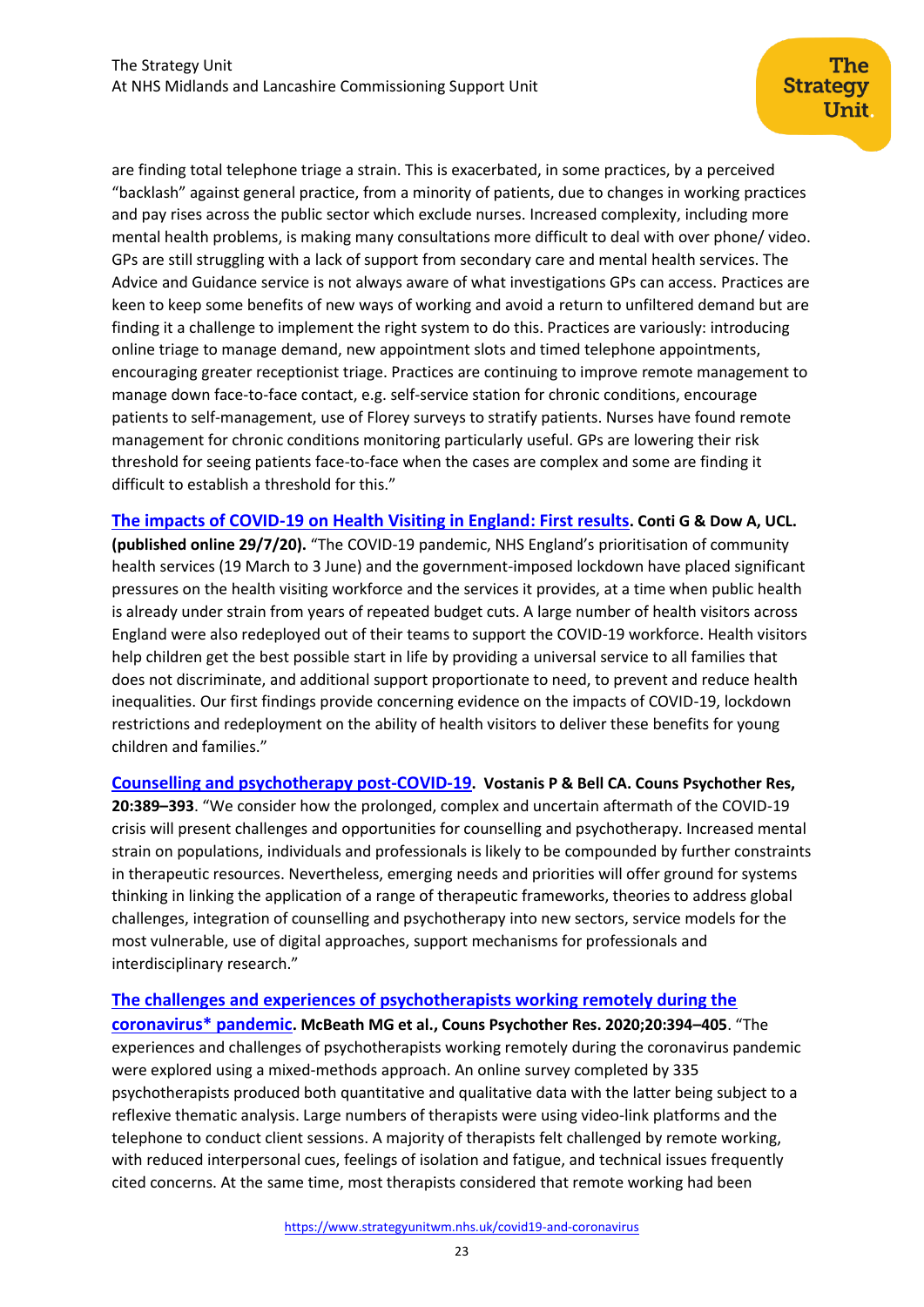The

Unit.

**Strategy** 

#### *Social care*

**[Data-informed recommendations for services providers working with vulnerable children](https://www.sciencedirect.com/science/article/pii/S0145213420302970?via%3Dihub)  [and families during the COVID-19 pandemic](https://www.sciencedirect.com/science/article/pii/S0145213420302970?via%3Dihub). Wilke NG et al., Child Abuse and Neglect, https://doi.org/10.1016/j.chiabu.2020.104642**. "Representatives from 87 non-government organizations (NGOs) providing a variety of direct services (i.e. residential care, family preservation, foster care, etc.) to 454,637 vulnerable children and families in 43 countries completed a brief online survey. Using a mixed methods design, results examined 1) ways in which children and families have been directly impacted by COVID-19, 2) the impact of the pandemic on services provided by NGOs, 3) government responses and gaps in services for this population during the pandemic, and 4) strategies that have been effective in filling these gaps. Data revealed that the pandemic and restrictive measures were associated with increased risk factors for vulnerable children and families, including not having access to vital services. The NGOs experienced government restrictions, decreased financial support, and inability to adequately provide services. Increased communication and supportive activities had a positive impact on both NGO staff and the families they serve. Based on the findings, ten recommendations were made for service providers working with vulnerable children and families during the COVID-19 pandemic."

#### *Secondary care*

**Waiting fo[r myomectomy during the COVID‐19 pandemic: The vicious cycle of](https://obgyn.onlinelibrary.wiley.com/doi/abs/10.1002/ijgo.13340)  [psychological and physical trauma associated with increased wait times](https://obgyn.onlinelibrary.wiley.com/doi/abs/10.1002/ijgo.13340). Strong SM et al., Obstetrics and Gynaecology, DOI: 10.1002/ijgo.13340.** "The impact of delayed surgical intervention for women with fibroids due to the COVID‐19 pandemic and the resulting adverse effects on their mental and physical health. Fibroids are the most common benign tumor of the female reproductive tract. Elective services have been suspended due to the COVID‐19 pandemic, resulting in a backlog of patients awaiting surgery. When the curve was flattened in the UK, the second phase of the National Health Service's plan to tackle the pandemic was announced with the reintroduction of elective surgery."

#### **[COVID‐19 and ENT SLT services, workforce and research in the UK: A discussion paper](https://onlinelibrary.wiley.com/doi/full/10.1111/1460-6984.12565).**

**Patterson JM et al., International Journal of Language and Communication Disorders, https://doi.org/10.1111/1460-6984.12565**. "AIMS: To discuss the threats and opportunities from the COVID-19 pandemic for SLTs in ENT/laryngology with specific reference to clinical practice, workforce and research leadership. METHODS & PROCEDURES: The relevant sections of the World Health Organisation's (WHO) health systems building blocks framework (2007) were used to structure the study. Expert agreement was determined by an iterative process of multiple-group discussions, the use of all recent relevant policy documentation, and other literature and shared documentation/writing. The final paper was verified and agreed by all authors. MAIN CONTRIBUTION: The main threats to ENT/laryngology SLT clinical services include increased patient complexity related to COVID-19 voice and airway problems, delayed HNC diagnosis, reduced access to instrumental procedures and inequitable care provision. The main clinical opportunities include the potential for new modes of service delivery and collaborations, and harnessing SLT expertise in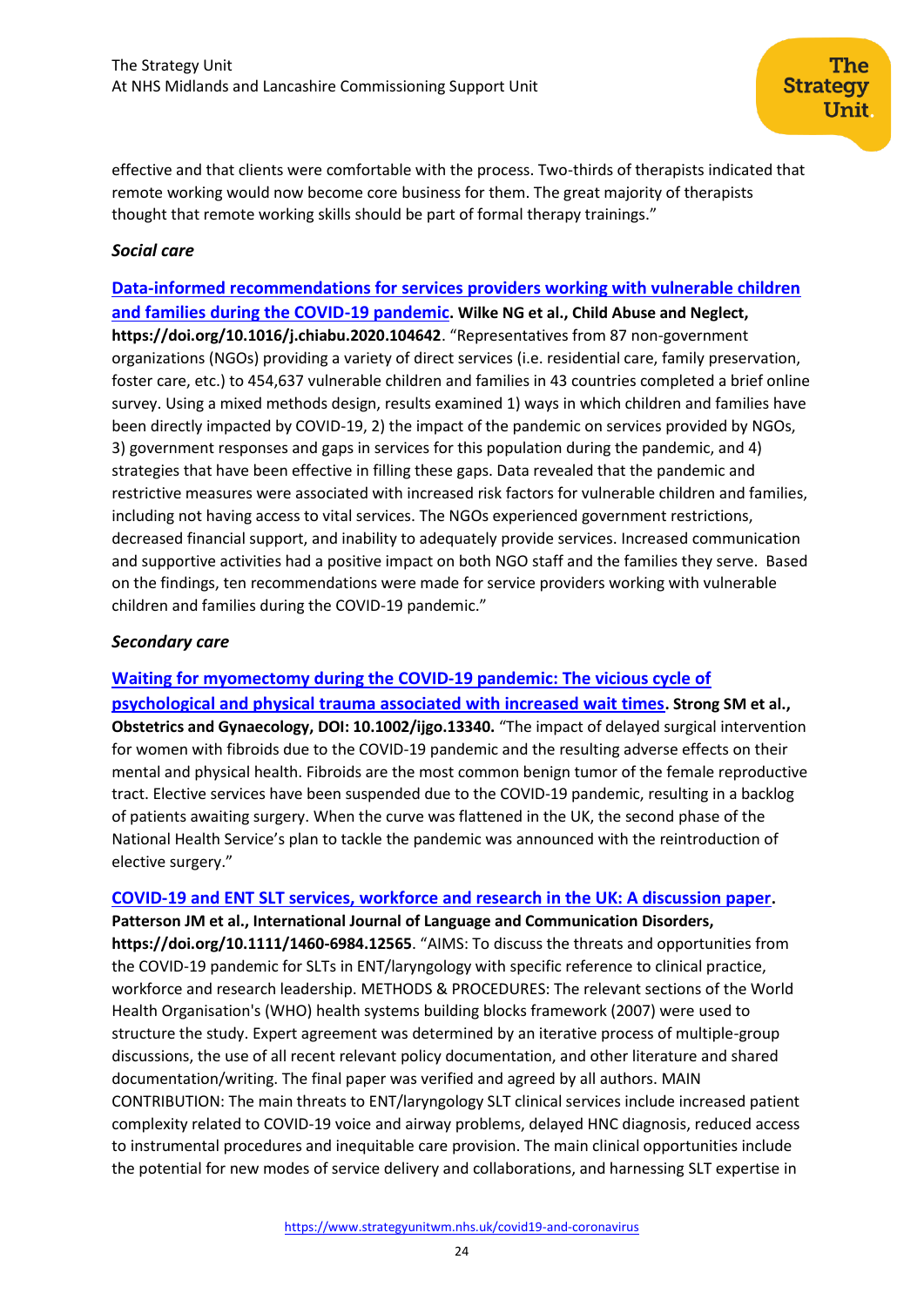non-instrumental assessment. There are several workforce issues, including redeployment (and impact on current services), training implications and psychological impact on staff. Workforce opportunities exist for service innovation and potential extended ENT/SLT practice roles. Research is threatened by a reduction in immediate funding calls and high competition. Current research is affected by very limited access to participants and the ability to conduct face-to-face and instrumental assessments. However, research opportunities may result in greater collaboration, and changes in service delivery necessitate robust investigation and evaluation. A new national set of research priorities is likely to emerge. CONCLUSIONS & IMPLICATIONS: The immediate impact of the pandemic has resulted in major disruption to all aspects of clinical delivery, workforce and research for ENT/laryngology SLT. It is unclear when any of these areas will resume operations and whether permanent changes to clinical practice, professional remits and research priorities will follow. However, significant opportunity exists in the post-COVID era to re-evaluate current practice, embrace opportunities and evaluate new ways of working. What this paper adds What is already known on the subject ENT/laryngology SLTs manage patients with a range of conditions, including voice disorders, airway problems and HNCs. The diverse scope of clinical practice involves highly specialized assessment and treatment practices in patients in high-risk categories. A large majority of active research projects in this field are patient focused and involve instrumental assessment. The COVID-19 pandemic has created both opportunities and threats for ENT SLT clinical services, workforce and research. What this paper adds to existing knowledge This study provides a discussion of the threats and opportunities from the COVID-19 pandemic for ENT/laryngology SLT with specific reference to clinical practice, workforce and research leadership. What are the potential or actual clinical implications of this work? The COVID-19 pandemic has resulted in major disruption to all aspects of clinical delivery, workforce and research for ENT/laryngology SLT. Changes to clinical practice, professional remits and research priorities are of indeterminant duration at this time, and some components could be permanent. Significant clinical practice, workforce and research opportunities may exist in the post-COVID era."

#### *Tertiary care*

**[Transplantation during the COVID-19 pandemic: nothing noble is accomplished without](https://link.springer.com/article/10.1186/s12876-020-01401-0)  [danger](https://link.springer.com/article/10.1186/s12876-020-01401-0). Spoletini G et al., BMC Gastroenterol 20(259). DOI: 10.1186/s12876-020-01401-0**. "The global health crisis due to the fast spread of coronavirus disease (COVID-19) has caused major disruption in all aspects of healthcare. Transplantation is one of the most affected sectors, as it relies on a variety of services that have been drastically occupied to treat patients affected by COVID-19. With this report from two transplant centers in Italy, we aim to reflect on resource organization, organ allocation, virus testing and transplant service provision during the course of the pandemic and to provide actionable information highlighting advantages and drawbacks. To what extent can we preserve the noble purpose of transplantation in times of increased danger? Strategies to minimize risk exposure to the transplant population and health- workers include systematic virus screening, protection devices, social distancing and reduction of patients visits to the transplant center. While resources for the transplant activity are inevitably reduced, new dilemmas arise to the transplant community: further optimization of time constraints during organ retrievals and implantation, less organs and blood products donated, limited space in the intensive care unit and the duty to maintain safety and outcomes."

**[Patient experiences of fertility clinic closure during the COVID-19 pandemic: appraisals,](https://academic.oup.com/humrep/advance-article/doi/10.1093/humrep/deaa218/5881807)  [coping and emotions](https://academic.oup.com/humrep/advance-article/doi/10.1093/humrep/deaa218/5881807). Boivin J et al., Human Reproduction, DOI: 10.1093/humrep/deaa218**.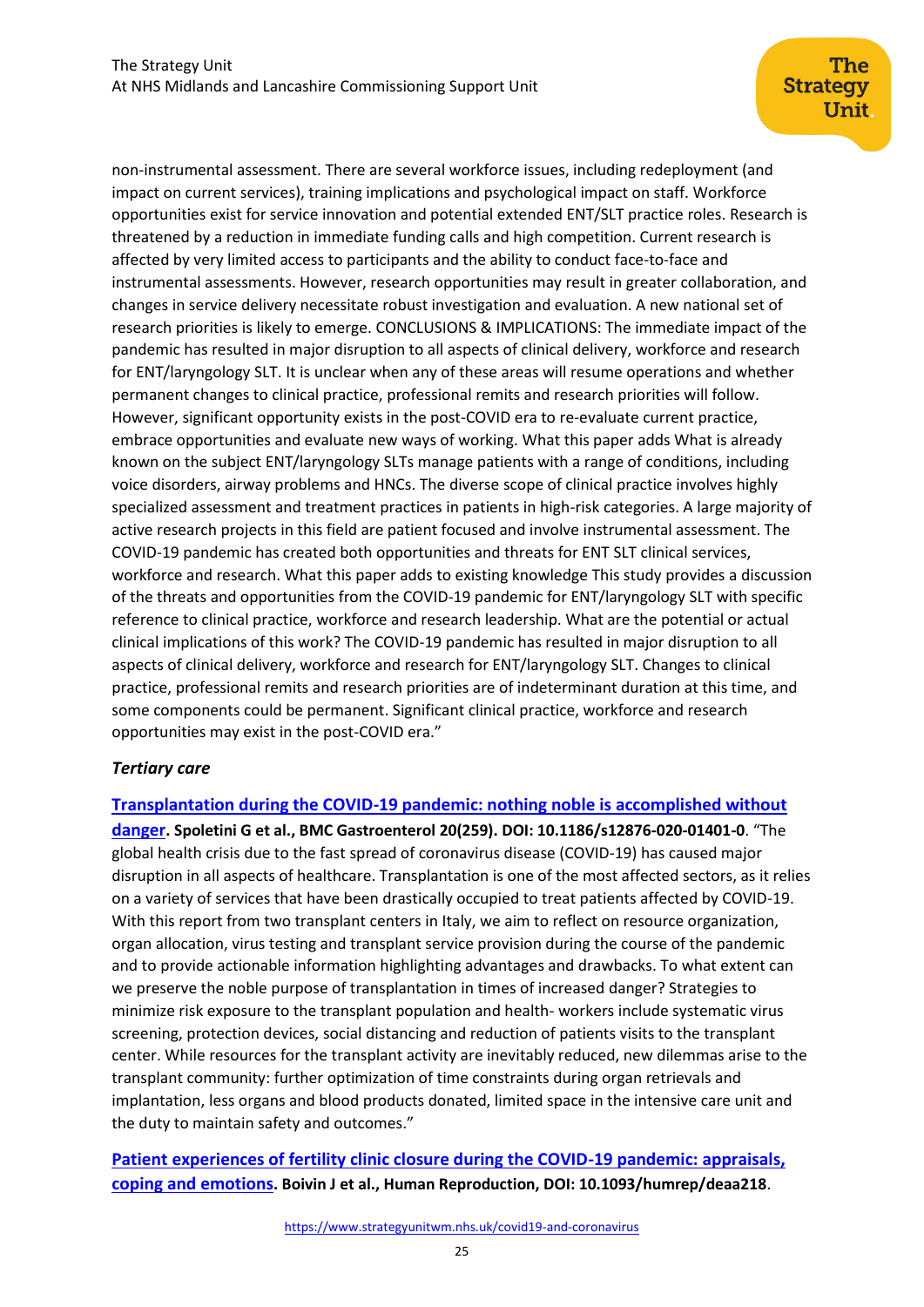"Most patients (81.6%, n = 367) had tests or treatments postponed, with these being self (41.3%, n = 186) or publicly (46.4%, n = 209) funded. Patients appraised fertility clinic closure as having potential for a more negative than positive impact on their lives, and to be very or extremely uncontrollable and stressful ( $p \le 0.001$ ). Most reported a slight to moderate ability to cope with closure. Data saturation was achieved with all open-text questions, with 33 broad themes identified and four meta-themes linked to components of the cognitive stress and coping theory. First, participants understood clinic closure was precautionary due to unknown effects of COVID-19 but some felt clinic closure was unfair relative to advice about getting pregnant given to the public. Second, closure was appraised as a threat to attainability of the parenthood goal largely due to uncertainty of the situation (e.g. re-opening, effect of delay) and intensification of pre-existing hardships of fertility problems (e.g. long time waiting for treatment, history of failed treatment). Third, closure taxed personal coping resources but most were able to cope using thoughtmanagement (e.g. distraction, focusing on positives), getting mentally and physically fit for next treatments, strengthening their social network, and keeping up-to-date. Finally, participants reported more negative than positive emotions ( $p \le 0.001$ ) and almost all participants reported stress, worry and frustration at the situation, while some expressed anger and resentment at the unfairness of the situation. Overall, 11.9% were not at all able to cope, with reports of intense feelings of hopelessness and deteriorating wellbeing and mental health."

#### *Cancer care*

**[The impact of coronavirus disease 2019 on head and neck cancer services: a UK tertiary](https://www.cambridge.org/core/services/aop-cambridge-core/content/view/14253BAB4704F405AC6A53F4F1FEB67B/S0022215120001735a.pdf/impact_of_coronavirus_disease_2019_on_head_and_neck_cancer_services_a_uk_tertiary_centre_study.pdf)  [centre study](https://www.cambridge.org/core/services/aop-cambridge-core/content/view/14253BAB4704F405AC6A53F4F1FEB67B/S0022215120001735a.pdf/impact_of_coronavirus_disease_2019_on_head_and_neck_cancer_services_a_uk_tertiary_centre_study.pdf). Taylor R et al., Journal of Laryngology and Otology, August 2020, 1-8**. "This is a retrospective review of all cases referred for suspected head and neck cancer to our institution in January and April 2020. There was a 55 per cent decrease in referrals but diagnostic yield rose from 2.9 per cent in January to 8.06 per cent in April. In both months, 100 per cent of patients met the 31 and 62-day targets, with similar 14-day wait time success (97.83 per cent for January vs 98.33 per cent for April[Q1]). Referrals for laryngopharyngeal reflux rose from 27.5 per cent to 41.9 per cent. Referrals for those aged over 60 years fell from 42 per cent to 26 per cent. It is suggested that further research be conducted into the reasons why fewer patients were referred, particularly elderly patients, and why laryngopharyngeal reflux is so prevalent in fast-track referrals."

**[Effects of the COVID-19 Pandemic on Cancer-Related Patient Encounters](https://ascopubs.org/doi/10.1200/CCI.20.00068). London JW et al., JCO Clinical Cancer Informatics no. 4, 657-665. DOI: 10.1200/CCI.20.00068. "**We used the TriNetX platform to analyze 20 health care institutions that have relevant, up-to-date encounter data. Using this COVID and Cancer Research Network (CCRN), we compared cancer cohorts identified by querying encounter data pre-COVID (January 2019-April 2019) and current (January 2020-April 2020). Cohorts were generated for all patients with neoplasms (malignant, benign, in situ, and of unspecified behavior), with new incidence neoplasms (first encounter), with exclusively malignant neoplasms, and with new incidence malignant neoplasms. Data from a UK institution were similarly analyzed. Additional analyses were performed on patients with selected cancers, as well as on those having had cancer screening. Clear trends were identified that suggest a significant decline in all current cohorts explored, with April 2020 displaying the largest decrease in the number of patients with cancer having encounters. Of the cancer types analyzed, lung, colorectal, and hematologic cancer cohorts exhibited smaller decreases in size in April 2020 versus 2019 (−39.1%, −39.9%, −39.1%, respectively) compared with cohort size decreases for breast cancer, prostate cancer, and melanoma (−47.7%, −49.1%, −51.8%, respectively). In addition, cancer screenings declined drastically, with breast cancer screenings dropping by −89.2% and colorectal cancer screenings by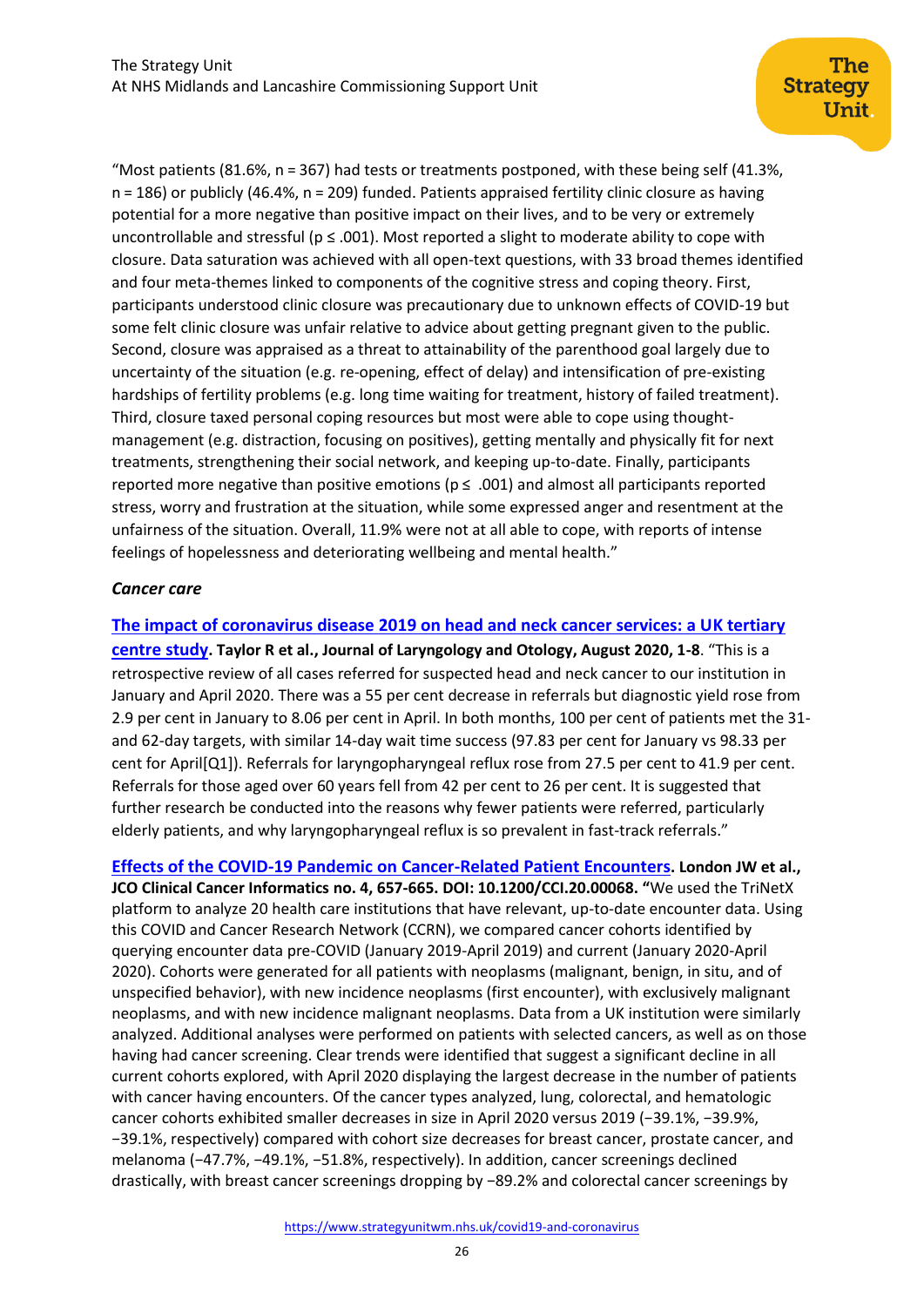−84.5%. Trends seen in the CCRN clearly suggest a significant decrease in all cancer-related patient encounters as a result of the pandemic. The steep decreases in cancer screening and patients with a new incidence of cancer suggest the possibility of a future increase in patients with later-stage cancer being seen initially as well as an increased demand for cancer screening procedures as delayed tests are rescheduled."

**[Is Elective Cancer Surgery Safe During the COVID-19 Pandemic?](https://link.springer.com/article/10.1007/s00268-020-05720-x) Ji C et al., World Journal of Surgery, DOI: 10.1007/s00268-020-05720-x**. "Data were collected on all patients who had an elective therapeutic cancer operation in a single large district general hospital, where standard COVID-19 precautions were in place, between 01/02/2020 and 27/4/2020, Follow-up was for a minimum of 2 weeks post-discharge. The primary outcome was the incidence of COVID-19 during the follow-up period. A total of 621 elective cancer surgeries, from a range of specialities, were performed during the study period, with 55% (n = 341) being done as day cases. None of the patients were positive for COVID-19 post-operatively using reverse transcriptase polymerase chain reaction testing. The risk of COVID-19 following elective cancer surgery in this group of high-risk patients appears to be minimal in this study. With further precautions being introduced to reduce the risk of transmission of COVID-19, an increase in the rate of elective cancer surgery should be a current priority for all hospitals where possible."

#### *Maternity services*

#### **[Moral and Mental Health Challenges Faced by Maternity Staff During the COVID-19](https://doi.apa.org/fulltext/2020-37315-001.html)**

**[Pandemic](https://doi.apa.org/fulltext/2020-37315-001.html). Horsch A et al., Psychological Trauma: Theory, Practice, Research and Policy, 12(S1), S141-S142.** "The current COVID-19 pandemic places maternity staff at risk of engaging in clinical practice that may be in direct contravention with evidence; professional recommendations; or, more profoundly, deeply held ethical or moral beliefs and values, as services attempt to control the risk of cross-infection. Practice changes in some settings include reduction in personal contacts for tests, treatments and antenatal and postnatal care, exclusion of birth partners for labor and birth, separation of mother and baby in the immediate postnatal period, restrictions on breastfeeding, and reduced capacity for hands-on professional labor support through social distancing and use of personal protective equipment. These enforced changes may result in increasing levels of occupational moral injury that need to be addressed at both an organizational and a personal level."

#### *Outpatient services*

**[Managing high-acuity outpatient services during the COVID-19 pandemic: lessons from the](https://www.rcpjournals.org/content/futurehosp/early/2020/08/03/fhj.2020-0054)  [acute diabetes foot service](https://www.rcpjournals.org/content/futurehosp/early/2020/08/03/fhj.2020-0054). Deogon GS. Future Healthcare Journal, DOI: 10.7861/fhj.2020-0054**. "COVID-19 has created unprecedented challenges for healthcare services internationally. Many NHS organisations have cancelled outpatient clinics to release frontline clinical staff and minimise risk of patients contracting COVID-19. While many outpatient services manage chronic diseases, a number of services manage high-acuity patients. Delivery of these acute outpatient services during the pandemic has posed particular challenges and required significant service model reconfiguration. The acute diabetes foot clinic is an important example of such a service. We explore the important lessons learnt during the COVID-19 pandemic for managing high-acuity outpatient services through the context of the diabetic foot clinic. Learning can be divided into the following categories: remote and digital working, physical changes in service delivery, workforce challenges and post-pandemic preparedness. This learning is applicable to a wide range of high-acuity services during and following